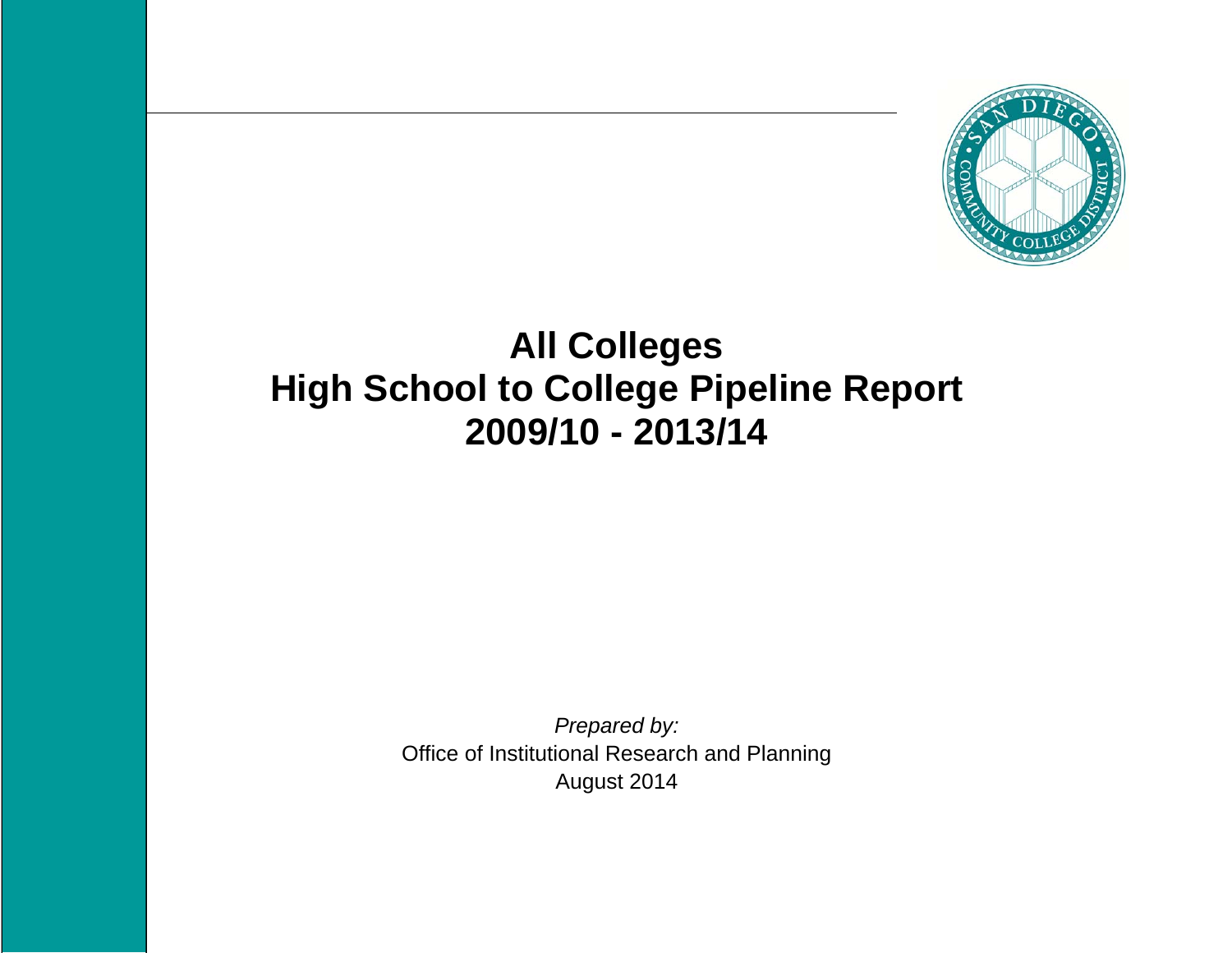## **Table of Contents**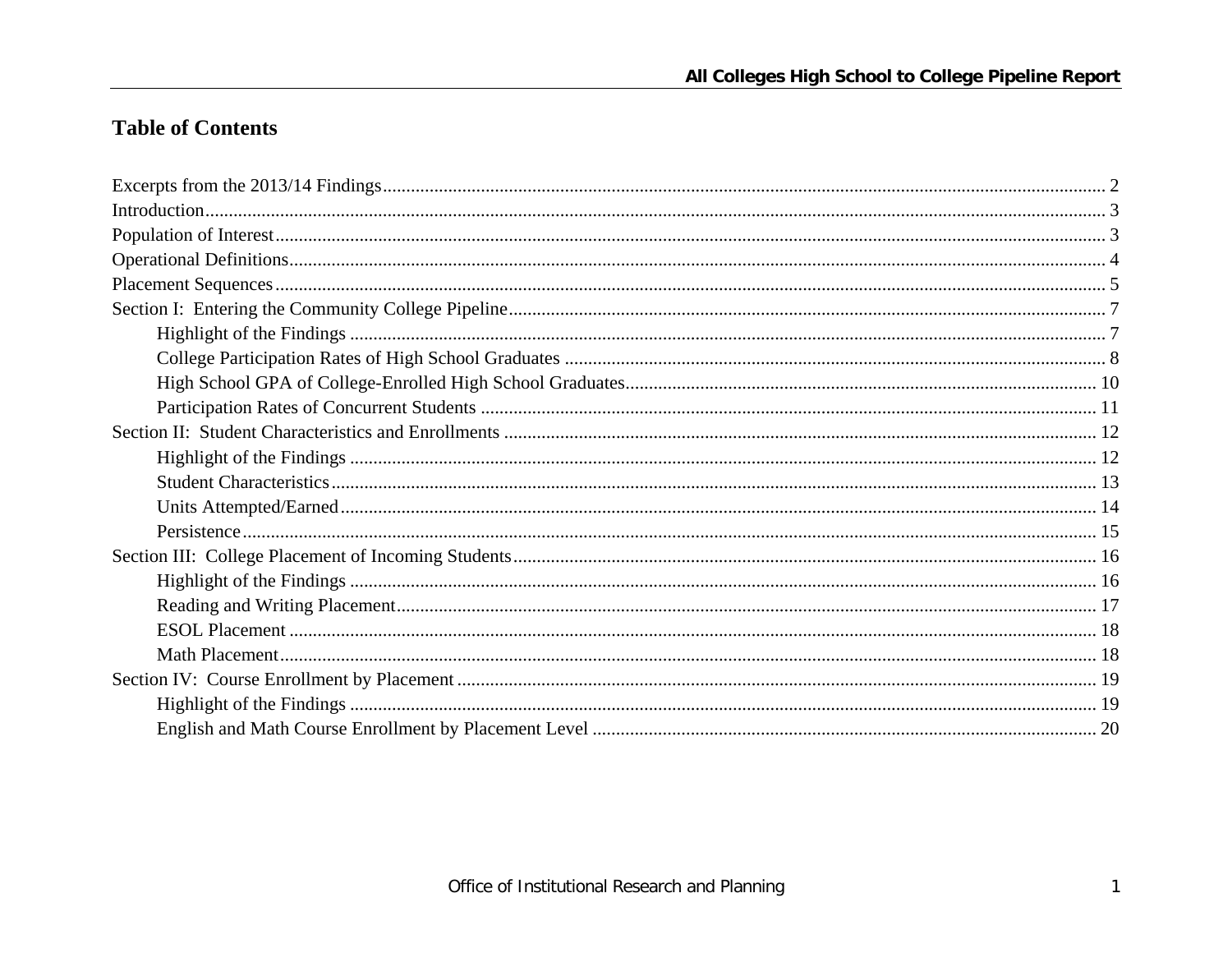## **Excerpts from the 2013/14 Findings**

#### Participation Rates

- In 2013/14, 32% of the 2012/13 feeder high school graduates and 11% of the 2012/13 non-feeder high school graduates entered an SDCCD college in the year following high school completion. Both were comparable to the five-year averages of 33% and 11%, respectively.
- Concurrent high school seniors, who were both enrolled at an SDCCD college and attended a District feeder high school in 2012/13, continued their SDCCD enrollment the following year as college-only students at a 16% participation rate.

#### Matriculation

- A majority of the first-time to college high school graduates completed an assessment test in reading, writing, and math in 2013/14 (74% each for reading and writing, 75% for math).
- In 2013/14, nearly half of the first-time to college high school graduates who completed an assessment test in reading placed at the transfer/associate level (49%; equal to the three-year average of 49%), and 40% placed at basic skills (equal to the threeyear average of 40%).

#### Enrollment Patterns

- Sixty-three percent of the Fall 2013 first-time to college high school graduates who placed in transfer/associate level English enrolled in an English course at or below their placement level by the end of their first year at an SDCCD college (comparable to the three-year average of 61%). Of these students that placed in the transfer/associate English level and enrolled in a course in 2013/14, 51% took a course at their placement level.
- By the end of their first year at an SDCCD college, 72% of the Fall 2013 first-time to college high school graduates who placed in transfer level math enrolled in a math course at or below their placement level (comparable to the three-year average of 75%), and 78% of those who placed in associate level math enrolled in a math course at or below their placement level (comparable the three-year average of 76%).

#### **Outcomes**

- Over half  $(55%)$  of the students who were enrolled in school full-time  $(12+$  units) in 2013/14 completed the total number of attempted units (comparable to the five-year average of 53%).
- e Among the Fall 2012 first-time to college high school graduates, approximately four out of five students on average (82%) persisted to the next spring term and nearly two thirds (62%) annually persisted to a second fall term, which is comparable to the five-year average term-to-term (79%) and annual (59%) persistence.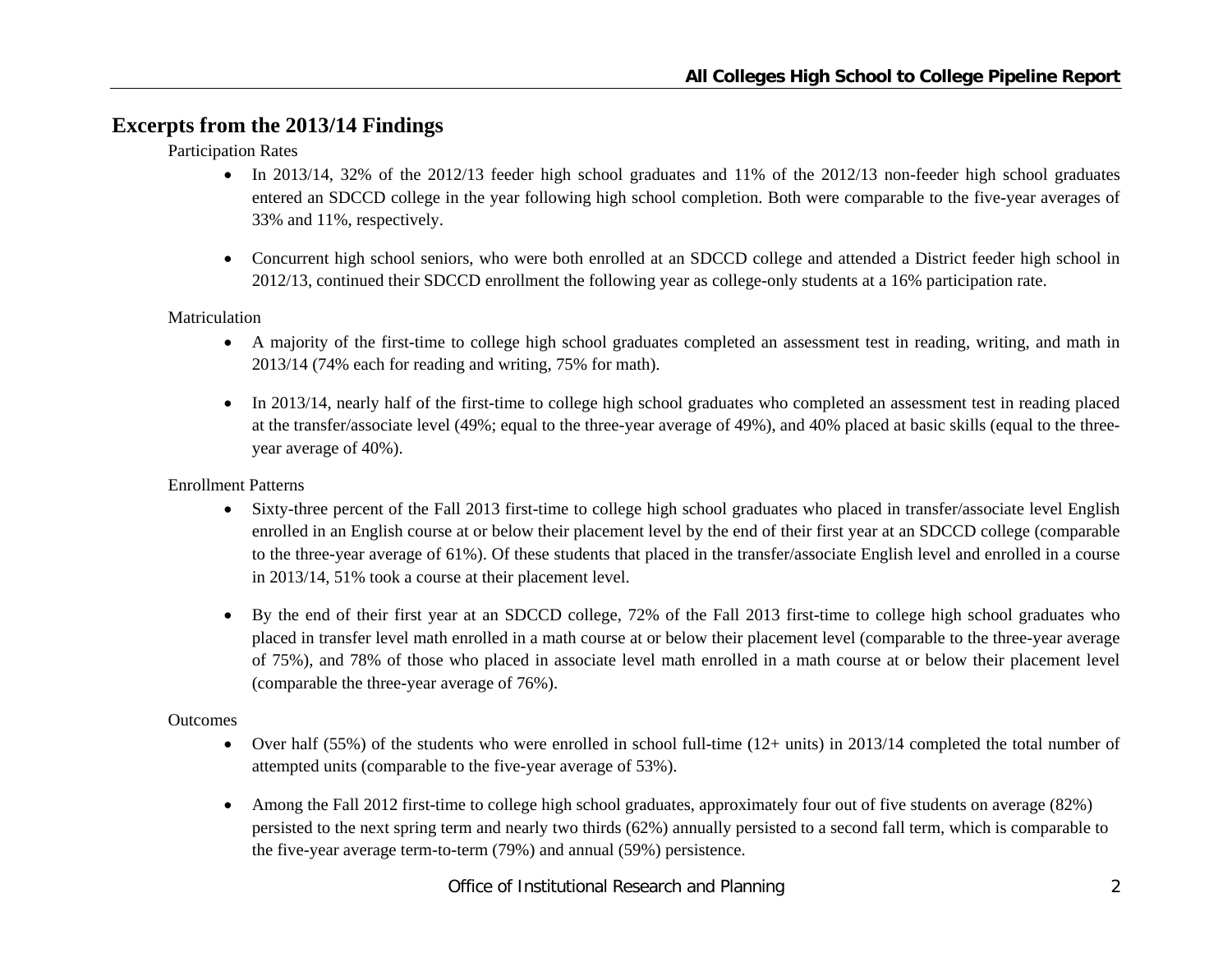## **Introduction**

The annual High School to College Pipeline Report provides a comprehensive descriptive analysis of incoming first-time to college high school graduates. The report is part of a larger initiative to provide the colleges and the District with information for integrating plans and strategies that support student completion and enrollment management. The report is intended to inform college and District decision-making, instructional and services planning, outreach, and marketing.

The High School to College Pipeline Report series comprises four reports: 1) All Colleges, 2) City College/ECC, 3) Mesa College, and 4) Miramar College. Each report contains four sections that focus on enrollment patterns and placement as high school graduates enter college for the first time. The first section focuses on students' entry into an SDCCD college, and is reported as high school-to-college graduate participation, and concurrent student participation rates. Student characteristics and college enrollment patterns are detailed in Section II; reading, writing, ESOL, and math placements are detailed in Section III; and finally, English and math enrollments by placement level are detailed in Section IV. In most instances, benchmark information is provided as a point of comparison, such as three or five-year averages and/or percentage change.

## **Population of Interest**

**First-time to college high school graduates** are students who reported completion from a high school prior to enrolling at an SDCCD college for the first time. Specifically, unless otherwise noted, this population comprises the following parameters:

- **First-time to college students** are defined as any first-time student who enrolled at an SDCCD college. Excluded from this definition are students concurrently enrolled in a four-year university, degree holders, and high school students. Additionally, for this study, students attending adult school are excluded.
- **High school graduates** are defined in this study as having received a certification of California high school proficiency, a G.E.D./high school certificate, or a high school diploma (including a foreign high school diploma).
- $\triangleright$  Students enrolled at an SDCCD college either in the year following high school completion or within four years of high school completion.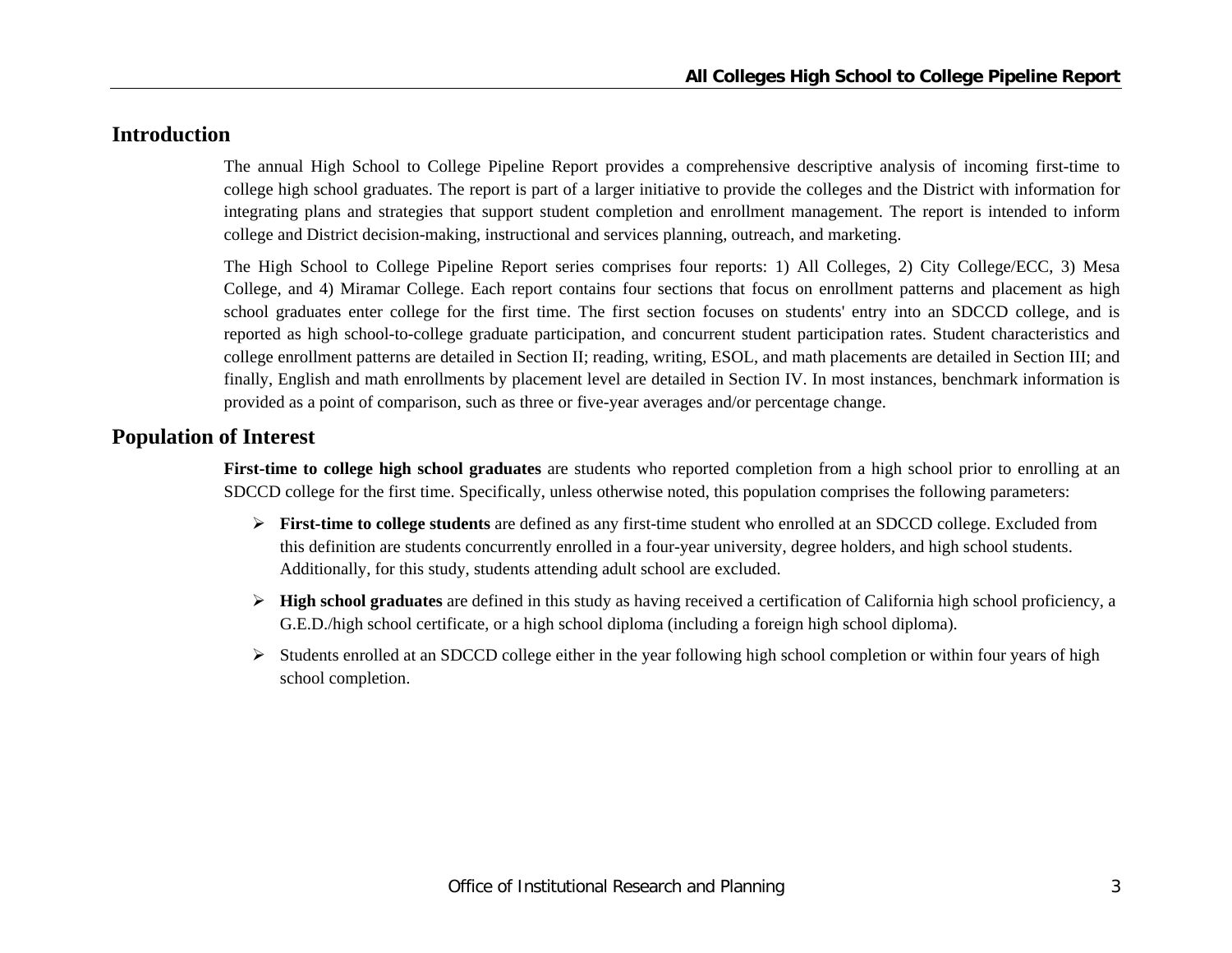## **Operational Definitions**

**Enrollment:** The number of seats enrolled, or duplicated headcount. Drops, never attends, cancelled, and tutoring classes are excluded, as well as year-long summer in-service classes at Miramar.

**Headcount:** The individual count of students, or unduplicated headcount. Drops, never attends, and cancelled classes are excluded, as well as year-long summer in-service classes at Miramar.

**Persistence Rate – Term and Annual:** The percentage of official census enrolled students in a fall term who received a grade notation of A, B, C, D, F, P, NP, I, or RD and who enrolled in at least one course in the subsequent spring term (term persistence) and fall terms (annual persistence) and received a grade notation of A, B, C, D, F, P, NP, I, or RD. SDSU and UCSD-only students and sections are excluded. Intersession, tutoring, in-service, and cancelled classes are excluded.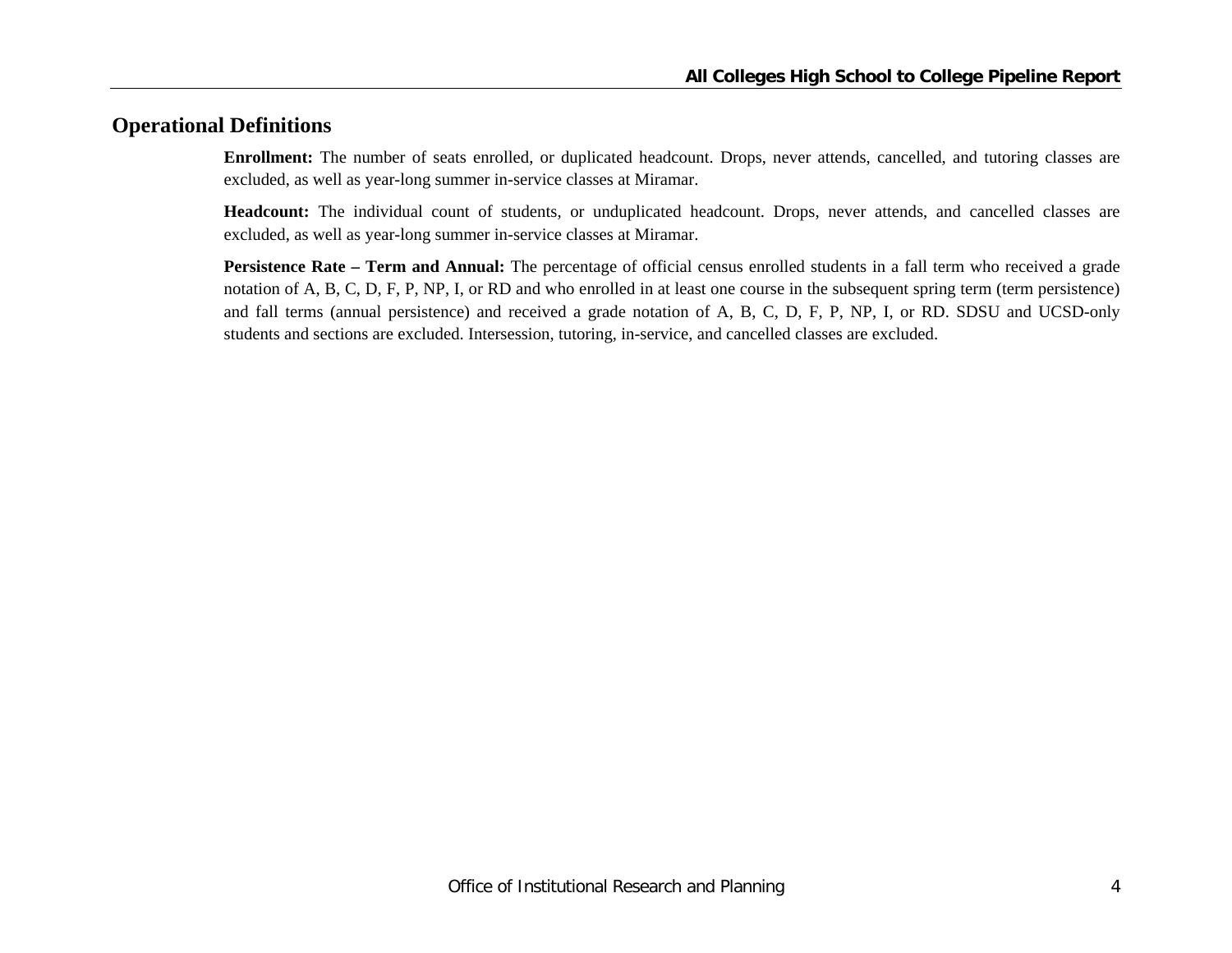## **Placement Sequences**

Figure 1. Current English and ESOL placement sequence



\* ESOL 40 requires a prerequisite of ESOL 30, 31, and concurrent enrollment or completion of ESOL 32, or assessment skill level L40.

\*\* ENGL 48 requires a prerequisite skill level L40 AND completion of ESOL 40; or completion of ESOL 32 and 40; or ENGL 42; or skill level R4.

\*\*\* ENGL 49 requires a prerequisite skill level L40 AND completion of ESOL 40; or completion of ESOL 32 and 40; or ENGL 43; or skill level W4.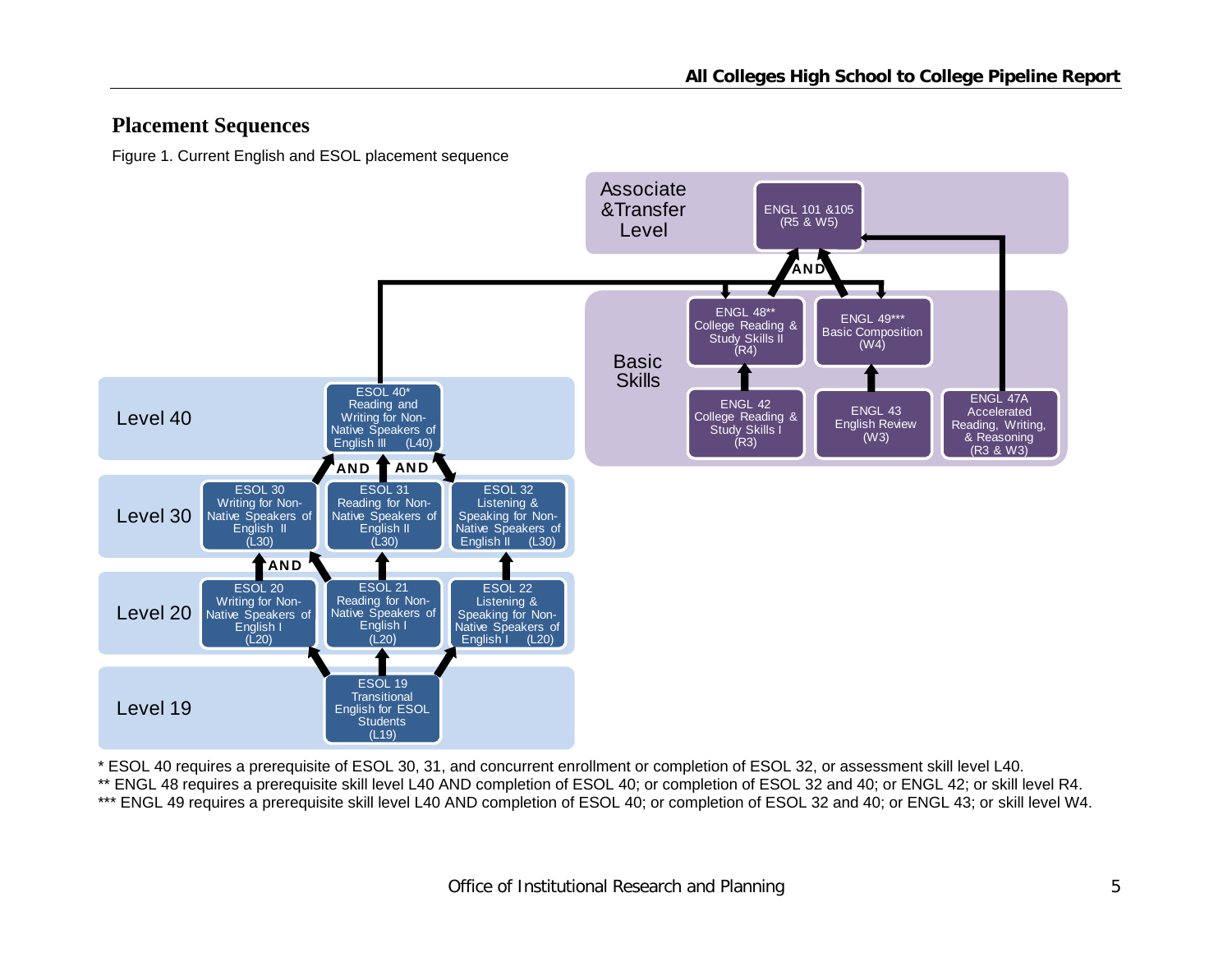

Figure 2. Current math placement sequence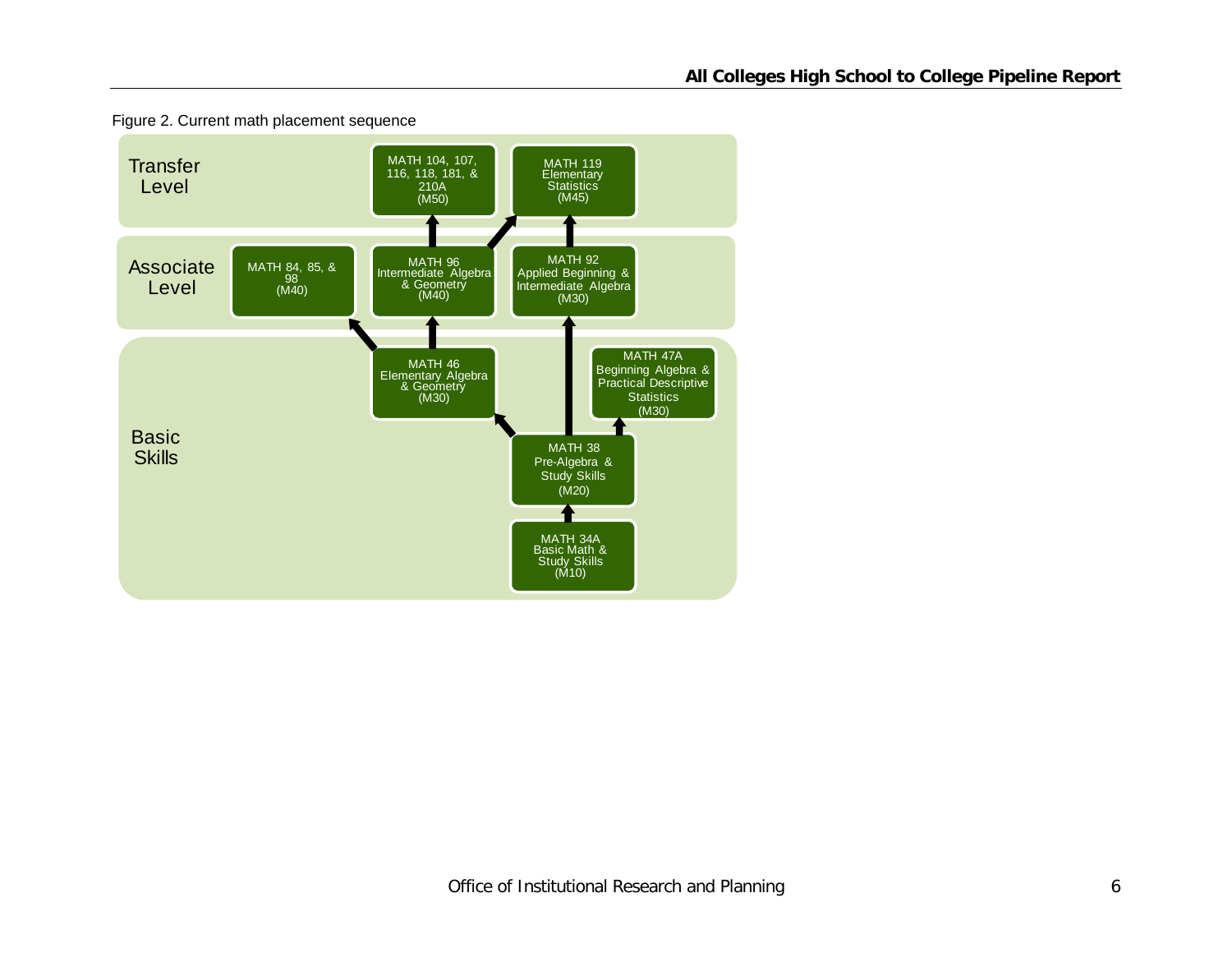## **Section I: Entering the Community College Pipeline**

This section describes different aspects of high school graduate student entry to the colleges. Student trends are measured across five years, from 2009/10 to 2013/14.

**Tables 1 and 2 focus on high school-to-college participation rates and high school GPA among first-time to college high school graduates who enrolled at an SDCCD college in the year following high school completion.** When possible, high school-to-college participation rates are disaggregated by feeder and non-feeder high schools. College feeders are based on a combination of the zip codes within each college's service area, as well as other college-specific outreach designations.

**Table 3 tracks high school seniors who were concurrently enrolled at an SDCCD college to the subsequent year to determine the rate of continued participation at one of the credit colleges as college-only students**. **Students who reenrolled as concurrent high school students in the subsequent year are excluded from college re-enrollment figures.** Results are disaggregated by feeder high schools and provide aggregate totals/averages for non-feeder students as a point of comparison.

#### **Highlight of the Findings**

- In 2013/14, 32% of the 2012/13 feeder high school graduates and 11% of the 2012/13 non-feeder high school graduates entered an SDCCD college in the year following high school completion. Both were comparable to the five-year averages of 33% and 11%, respectively (see Table 1). This does not include those entrants for whom high school graduate data were unavailable, nor whose high schools enrolled fewer than 20 SDCCD entrants in each of the five years. On average over five years, Mira Mesa, Clairemont, and Kearny Ed Complex had the top feeder school graduate participation rates (51%, 50%, and 50%, respectively). Mt. Carmel had the top non-feeder graduate participation rate (24%).
- Over half (55%) of the students who enrolled at an SDCCD credit college in 2013/14 following high school completion in 2012/13 (and included their GPA on their college application) reported that they had earned a 2.0-3.0 high school GPA (comparable to the five-year average of 57%) and 43% reported that they had earned higher than a 3.0 GPA (comparable to the five-year average of 41%; see Table 2).
- $\bullet$  Between 2008/09 and 2012/13, the number of concurrently enrolled seniors declined 39% among feeder students and 84% among non-feeder students. Concurrent high school seniors, enrolled at an SDCCD college and a District feeder high school in 2012/13, continued their SDCCD enrollment the following year as college-only students at a 16% participation rate (see Table 3). This does not include concurrently enrolled non-feeder high school seniors in 2012/13, nor concurrently enrolled seniors in 2012/13 for whom high school feeder or non-feeder data were unavailable or invalid. Over five years, participation rates of concurrently enrolled high school seniors who continued SDCCD enrollment the year following high school graduation varied among feeder (16%-22%) and non-feeder school students (14%-30%). However, the 2010/11 senior cohort was the first cohort for which non-feeder participation rates exceeded feeder participation rates the following year. On average over five years, Kearny Ed Complex (60%), Mira Mesa (37%), and Hoover (35%) high schools had the top student participation rates.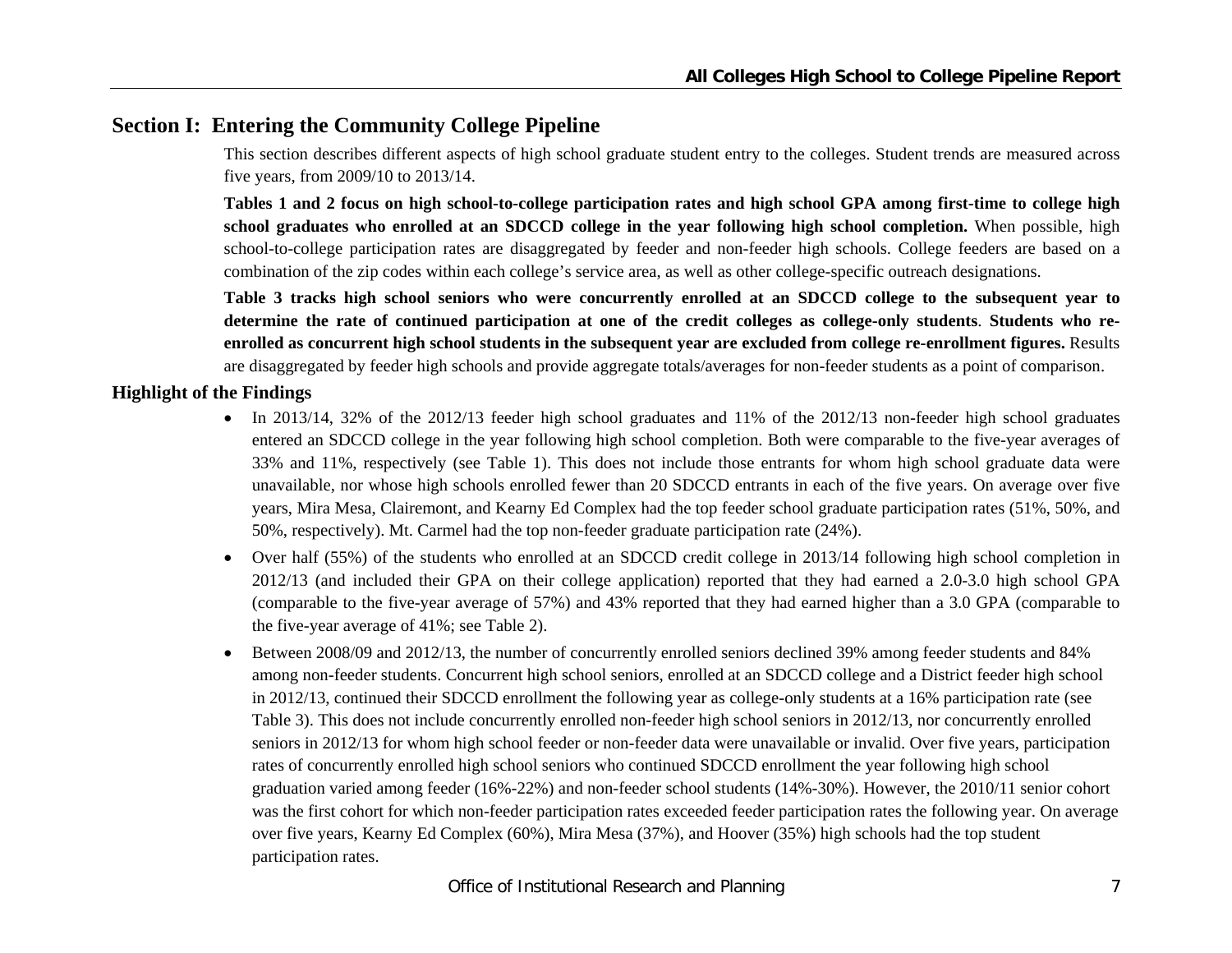## **College Participation Rates of High School Graduates**

|  |  | Table 1. Headcount and participation rates of high school graduates who enroll at an SDCCD credit college within one year of graduation |  |
|--|--|-----------------------------------------------------------------------------------------------------------------------------------------|--|

|                   |                              | 08/09<br>Grads |                 | 09/10<br>Entrants | 09/10<br>Grads   | 10/11<br><b>Entrants</b> |     | 10/11<br>Grads   | <b>Entrants</b> | 11/12 | 11/12<br>Grads  |                 | 12/13<br><b>Entrants</b> | 12/13<br>Grads   |       | 13/14<br><b>Entrants</b> | 08/09-<br>12/13<br>Grads |          | 09/10-13/14<br><b>Entrants</b> |
|-------------------|------------------------------|----------------|-----------------|-------------------|------------------|--------------------------|-----|------------------|-----------------|-------|-----------------|-----------------|--------------------------|------------------|-------|--------------------------|--------------------------|----------|--------------------------------|
|                   |                              | N              | N               | %                 | N                | N                        | %   | N                | $\mathsf{N}$    | %     | N               | N               | %                        | N                | N     | %                        |                          | % Change | Avg %                          |
|                   | <b>Crawford Ed Complex</b>   | 220            | $\overline{73}$ | 33%               | 236              | 82                       | 35% | 193              | $\overline{59}$ | 31%   | 189             | 67              | 35%                      | 200              | 60    | 30%                      | $-9%$                    | $-18%$   | 33%                            |
|                   | Garfield                     | 190            | 67              | 35%               | 160              | 70                       | 44% | 144              | 54              | 38%   | 139             | 46              | 33%                      | 139              | 36    | 26%                      | $-27%$                   | $-46%$   | 35%                            |
| Feeder            | <b>Gompers Prep</b>          | 0              | 0               |                   | n                | 0                        |     | 0                | 0               |       | 71              | 25              | 35%                      | 81               | 41    | 51%                      | шш                       | ---      | ---                            |
|                   | Hoover                       | 343            | 108             | 31%               | 322              | 134                      | 42% | 311              | 106             | 34%   | 292             | 111             | 38%                      | 324              | 146   | 45%                      | $-6%$                    | 35%      | 38%                            |
|                   | Lincoln                      | 251            | 95              | 38%               | 354              | 115                      | 32% | 389              | 115             | 30%   | 316             | 119             | 38%                      | 290              | 104   | 36%                      | 16%                      | 9%       | 34%                            |
| City              | <b>Morse</b>                 | 447            | 74              | 17%               | 442              | 88                       | 20% | 380              | 65              | 17%   | 381             | 117             | 31%                      | 349              | 92    | 26%                      | $-22%$                   | 24%      | 22%                            |
|                   | San Diego Ed Complex         | 393            | 129             | 33%               | 452              | 177                      | 39% | 485              | 177             | 36%   | 422             | 129             | 31%                      | 430              | 140   | 33%                      | 9%                       | 9%       | 34%                            |
|                   | San Diego SCPA               | 179            | 32              | 18%               | 169              | 43                       | 25% | 181              | 35              | 19%   | 168             | 41              | 24%                      | 178              | 45    | 25%                      | $-1%$                    | 41%      | 22%                            |
|                   | <b>Charter School of SD</b>  | 341            | 126             | 37%               | 436              | $\overline{126}$         | 29% | 479              | 154             | 32%   | 559             | 166             | 30%                      | $\overline{526}$ | 156   | 30%                      | 54%                      | 24%      | 31%                            |
|                   | Clairemont                   | 243            | 126             | 52%               | 250              | 133                      | 53% | 278              | 133             | 48%   | 230             | 110             | 48%                      | 265              | 128   | 48%                      | 9%                       | 2%       | 50%                            |
|                   | <b>Kearny Ed Complex</b>     | 292            | 149             | 51%               | 331              | 154                      | 47% | 319              | 149             | 47%   | 381             | 198             | 52%                      | 294              | 164   | 56%                      | 1%                       | 10%      | 50%                            |
| Feeder            | La Jolla                     | 384            | 90              | 23%               | 338              | 70                       | 21% | 359              | 69              | 19%   | 374             | 71              | 19%                      | 342              | 79    | 23%                      | $-11%$                   | $-12%$   | 21%                            |
|                   | Madison                      | 199            | 79              | 40%               | 224              | 111                      | 50% | 247              | 107             | 43%   | 224             | 98              | 44%                      | 230              | 94    | 41%                      | 16%                      | 19%      | 44%                            |
| esa               | <b>Mark Twain</b>            | 207            | 41              | 20%               | 208              | 33                       | 16% | 187              | 30              | 16%   | 226             | 43              | 19%                      | 183              | 26    | 14%                      | $-12%$                   | $-37%$   | 17%                            |
| ž                 | <b>Mission Bay</b>           | 310            | 115             | 37%               | 266              | 111                      | 42% | 277              | 97              | 35%   | 311             | 128             | 41%                      | 273              | 88    | 32%                      | $-12%$                   | $-23%$   | 38%                            |
|                   | <b>Patrick Henry</b>         | 447            | 65              | 15%               | 471              | 75                       | 16% | 503              | 70              | 14%   | 484             | 67              | 14%                      | 517              | 62    | 12%                      | 16%                      | $-5%$    | 14%                            |
|                   | Point Loma                   | 369            | 148             | 40%               | 402              | 151                      | 38% | 424              | 163             | 38%   | 408             | 132             | 32%                      | 441              | 148   | 34%                      | 20%                      | 0%       | 36%                            |
|                   | <b>Mira Mesa</b>             | 504            | 267             | 53%               | 598              | 336                      | 56% | 593              | 274             | 46%   | $\frac{1}{552}$ | 283             | 51%                      | 550              | 263   | 48%                      | 9%                       | $-1%$    | 51%                            |
| Miramar<br>Feeder | <b>Scripps Ranch</b>         | 476            | 144             | 30%               | 494              | 167                      | 34% | 531              | 159             | 30%   | 579             | 182             | 31%                      | 558              | 124   | 22%                      | 17%                      | $-14%$   | 29%                            |
|                   | Serra                        | 417            | 153             | 37%               | 397              | 122                      | 31% | 365              | 143             | 39%   | 406             | 141             | 35%                      | 381              | 85    | 22%                      | $-9%$                    | $-44%$   | 33%                            |
|                   | <b>University City</b>       | 378            | 118             | 31%               | 401              | 130                      | 32% | 416              | 130             | 31%   | 387             | 118             | 30%                      | 427              | 133   | 31%                      | 13%                      | 13%      | 31%                            |
|                   | <b>District Feeder Total</b> | 6,590          | 2,199           | 33%               | 6,951            | 2,428                    | 35% | 7,061            | 2,289           | 32%   | 7,099           | 2,392           | 34%                      | 6,978            | 2,214 | 32%                      | 6%                       | 1%       | 33%                            |
|                   | Abraxas                      | 109            | 17              | 16%               | $\overline{147}$ | $\overline{23}$          | 16% | $\overline{123}$ | $\overline{22}$ | 18%   | 98              | $\overline{19}$ | 19%                      | $\overline{70}$  | 8     | 11%                      | $-36%$                   | $-53%$   | 16%                            |
| figh              | <b>Bonita Vista</b>          | 549            | 23              | 4%                | 536              | 43                       | 8%  | 497              | 24              | 5%    | 541             | 38              | 7%                       | 540              | 38    | 7%                       | $-2%$                    | 65%      | 6%                             |
| $\omega$          | Castle Park                  | 366            | 18              | 5%                | 352              | 78                       | 22% | 294              | 63              | 21%   | 260             | 33              | 13%                      | 372              | 43    | 12%                      | 2%                       | 139%     | 14%                            |
| chool:            | <b>Chula Vista</b>           | 574            | 63              | 11%               | 567              | 155                      | 27% | 510              | 95              | 19%   | 538             | 98              | 18%                      | 578              | 98    | 17%                      | 1%                       | 56%      | 18%                            |
| Non-Feeder        | Coronado                     | 254            | 50              | 20%               | 261              | 52                       | 20% | 277              | 48              | 17%   | 248             | 45              | 18%                      | 255              | 23    | 9%                       | 0%                       | $-54%$   | 17%                            |
| $\omega$          | <b>Del Norte</b>             | $\Omega$       | $\Omega$        |                   | 0                | $\mathbf 0$              |     | $\overline{1}$   | $\overline{0}$  | 0%    | 243             | 44              | 18%                      | 458              | 62    | 14%                      | --                       | ---      | ---                            |
|                   | Eastlake                     | 602            | 2               | 0%                | 555              | $\overline{7}$           | 1%  | 502              | 25              | 5%    | 512             | 26              | 5%                       | 670              | 16    | 2%                       | 11%                      | 700%     | 3%                             |
|                   | Grossmont                    | 451            | 15              | 3%                | 518              | 29                       | 6%  | 470              | 16              | 3%    | 519             | 19              | 4%                       | 514              | 19    | 4%                       | 14%                      | 27%      | 4%                             |

*Note. Non-Feeder High Schools are continued on the next page.*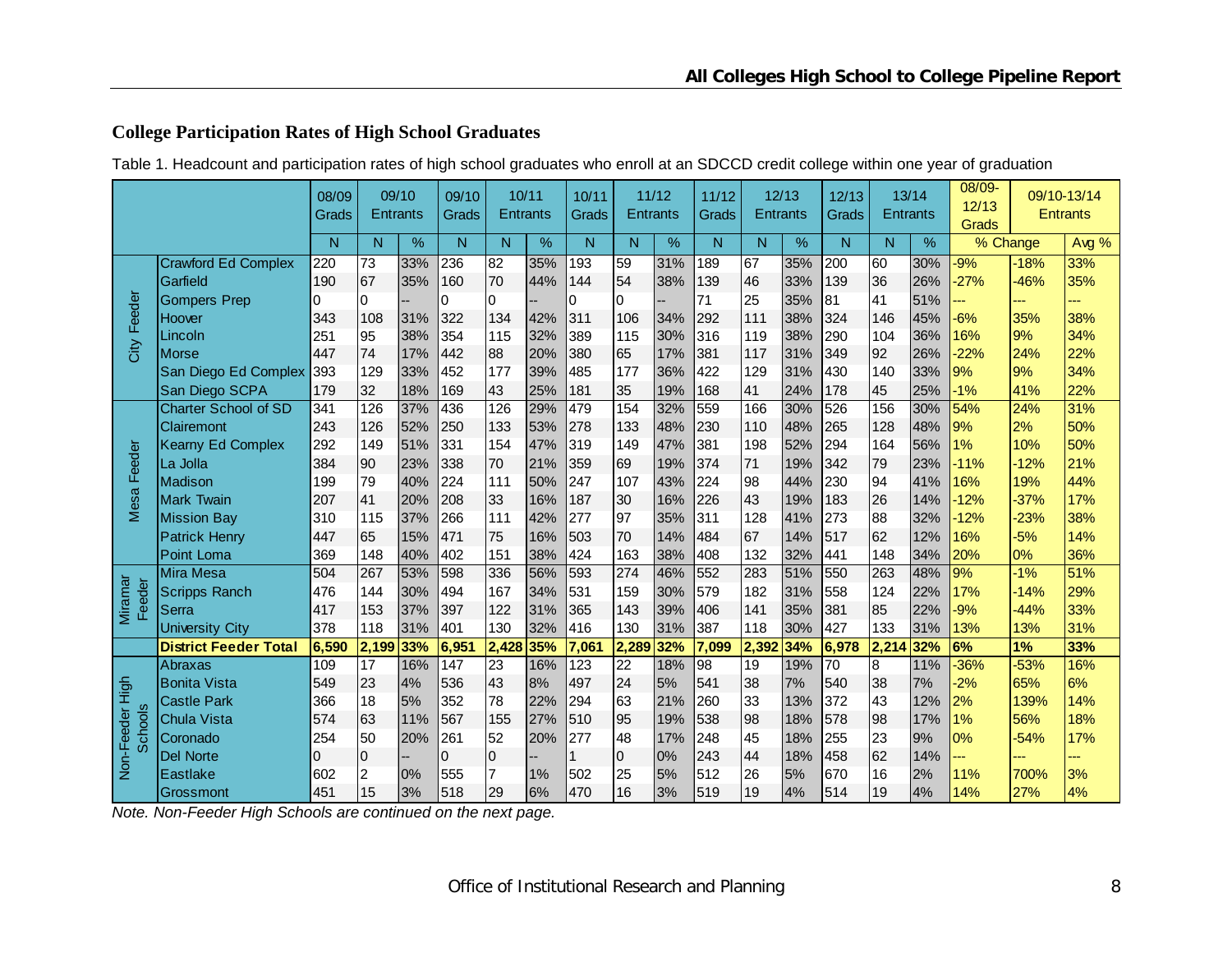|                |                         | 08/09<br>Grads | 09/10<br>Entrants |     | 09/10<br>Grads | 10/11<br>Entrants |     | 10/11<br>Grads | 11/12<br>Entrants |       | 11/12<br>Grads | 12/13<br><b>Entrants</b> |       | 12/13<br>Grads           | Entrants        | 13/14 | 08/09-<br>12/13<br>Grads |        | 09/10-13/14<br><b>Entrants</b> |
|----------------|-------------------------|----------------|-------------------|-----|----------------|-------------------|-----|----------------|-------------------|-------|----------------|--------------------------|-------|--------------------------|-----------------|-------|--------------------------|--------|--------------------------------|
|                |                         | N              | N                 | %   | N              | N                 | %   | N              | N                 | $\%$  | N              | N                        | %     | N                        | N               | %     | % Change                 |        | Avg %                          |
|                | <b>Helix</b>            | 458            | 32                | 7%  | 436            | 27                | 6%  | 477            | $\overline{30}$   | 6%    | 469            | 57                       | 12%   | 461                      | $\overline{23}$ | 5%    | $1\%$                    | $-28%$ | 7%                             |
|                | Hilltop                 | 471            | 24                | 5%  | 546            | 61                | 11% | 467            | 50                | 11%   | 486            | 51                       | 10%   | 495                      | 51              | 10%   | 5%                       | 113%   | 10%                            |
|                | Mar Vista               | 506            | 35                | 7%  | 399            | 92                | 23% | 310            | 78                | 25%   | 337            | 68                       | 20%   | 354                      | 53              | 15%   | $-30%$                   | 51%    | 17%                            |
| cont.          | Montgomery              | 410            | 27                | 7%  | 366            | 66                | 18% | 309            | 42                | 14%   | 303            | 27                       | 9%    | 391                      | 43              | 11%   | $-5%$                    | 59%    | 12%                            |
|                | <b>Mount Miguel</b>     | 296            | 18                | 6%  | 365            | 28                | 8%  | 340            | 18                | 5%    | 327            | 25                       | 8%    | 259                      | 16              | 6%    | $-13%$                   | $-11%$ | 7%                             |
|                | Mt. Carmel              | 527            | 141               | 27% | 564            | 141               | 25% | 547            | 126               | 23%   | 505            | 120                      | 24%   | 445                      | 102             | 23%   | $-16%$                   | $-28%$ | 24%                            |
| chools         | Olympian                | 188            | 0                 | 0%  | 262            | 3                 | 1%  | 329            | 31                | 9%    | 374            | 19                       | 5%    | 440                      | 13              | 3%    | 134%                     | ---    | 4%                             |
| <b>S</b>       | <b>Otay Ranch</b>       | 598            | 0                 | 0%  | 615            | 18                | 3%  | 604            | 52                | 9%    | 591            | 35                       | 6%    | 627                      | 30              | 5%    | 5%                       | ---    | 4%                             |
| .<br>도구        | Poway                   | 597            | 76                | 13% | 633            | 89                | 14% | 676            | 106               | 16%   | 581            | 101                      | 17%   | 537                      | 93              | 17%   | $-10%$                   | 22%    | 15%                            |
|                | Ramona                  | 414            | 12                | 3%  | 398            | 14                | 4%  | 385            | 26                | 7%    | 406            | 30                       | 7%    | 367                      | 27              | 7%    | $-11%$                   | 125%   | 6%                             |
| eeder          | Rancho Bernardo         | 643            | 83                | 13% | 665            | 109               | 16% | 680            | 83                | 12%   | 546            | 81                       | 15%   | 489                      | 81              | 17%   | $-24%$                   | $-2%$  | 14%                            |
|                | San Ysidro              | 495            | 26                | 5%  | 399            | 69                | 17% | 408            | 46                | 11%   | 449            | 62                       | 14%   | 506                      | 52              | 10%   | 2%                       | 100%   | 11%                            |
| Non-Fe         | Southwest               | 395            | 25                | 6%  | 347            | 63                | 18% | 337            | 55                | 16%   | 333            | 55                       | 17%   | 367                      | 53              | 14%   | $-7%$                    | 112%   | 14%                            |
|                | Sweetwater              | 626            | 71                | 11% | 543            | 130               | 24% | 489            | 105               | 21%   | 469            | 108                      | 23%   | 643                      | 117             | 18%   | 3%                       | 65%    | 19%                            |
|                | <b>Torrey Pines</b>     | 647            | 25                | 4%  | 610            | 28                | 5%  | 647            | 13                | 2%    | 625            | 16                       | 3%    | 592                      | 15              | 3%    | $-9%$                    | $-40%$ | 3%                             |
|                | <b>West View</b>        | 576            | 116               | 20% | 592            | 120               | 20% | 577            | 111               | 19%   | 593            | 106                      | 18%   | 567                      | 117             | 21%   | $-2%$                    | 1%     | 20%                            |
|                | <b>Non-Feeder Total</b> | 10,752         | 899               | 8%  | 10,676         | 1,445             | 14% | 10,256         | 1,265             | 12%   | 10,353 1,283   |                          | 12%   | 10,997                   | 1,193           | 11%   | 2%                       | 33%    | 11%                            |
|                | <b>Foreign School</b>   | $---$          | 97                | --- | ---            | 94                | --- | ---            | 91                | ---   | ---            | 79                       | $---$ | ---                      | 77              | ---   | ---                      | $-21%$ | $---$                          |
| High           | Other                   | $---$          | 681               | --- | ---            | 833               | --- | $---$          | 804               | ---   | ---            | 884                      | $---$ | $---$                    | 857             | ---   | ---                      | 26%    | ---                            |
| <b>Schools</b> | Out of State            | $---$          | 197               | --- | ---            | 168               | --- | $---$          | 160               | ---   | ---            | 167                      | $---$ | $---$                    | 183             | ---   | ---                      | $-7%$  | ---                            |
| Other          | San Diego County        | $---$          | 143               | --- | ---            | 146               | --- | $---$          | 78                | ---   | ---            | 62                       | $---$ | $---$                    | 77              | ---   | ---                      | $-46%$ | ---                            |
|                | <b>Other Total</b>      | ---            | 1.118             | --- | ---            | 1,241             | --- | ---            | 1,133             | ---   | ---            | 1,192                    | $---$ | $\overline{\phantom{a}}$ | 1,194           | ---   | ---                      | 7%     | ---                            |
| <b>Total</b>   |                         | ---            | 4.216             | --- | ---            | 5,114             | --- | ---            | 4,687             | $---$ | ---            | 4.867                    | ---   | ---                      | 4.601           | ---   |                          | 9%     | ---                            |

Table 1. Headcount and participation rates of high school graduates who enroll at an SDCCD credit college within one year of graduation (continued)

Source: High School Data - California Department of Education (CDE) and Entrant Data - SDCCD Information System

*Note 1. Students are unduplicated within each year.*

*Note 2. SDSU, UCSD, tutoring, and cancelled classes are excluded from student enrollments. Students with no/unreported high school are excluded.*

*Note 3. Schools with no SDCCD Entrants are excluded (ALBA, Arroyo Paseo, Audeo, Coleman Tech, Iftin, iHigh, King-Chavez, Learning Choice, Riley/New Dawn, San Diego Early/Middle College, TRACE, and Whittier).*

*Note 4. Schools with fewer than 20 SDCCD Entrants enrolled in each of the five years (John Muir, Mt. Everest, Preuss, San Diego MET, etc.), private schools, and schools with no/unreported/invalid SDCCD or CDE data (Health Sciences, the High Tech Highs) are indicated as "Other".*

*Note 5. "Other High Schools" have no data available on high school graduates; therefore, no participation rates are calculated.*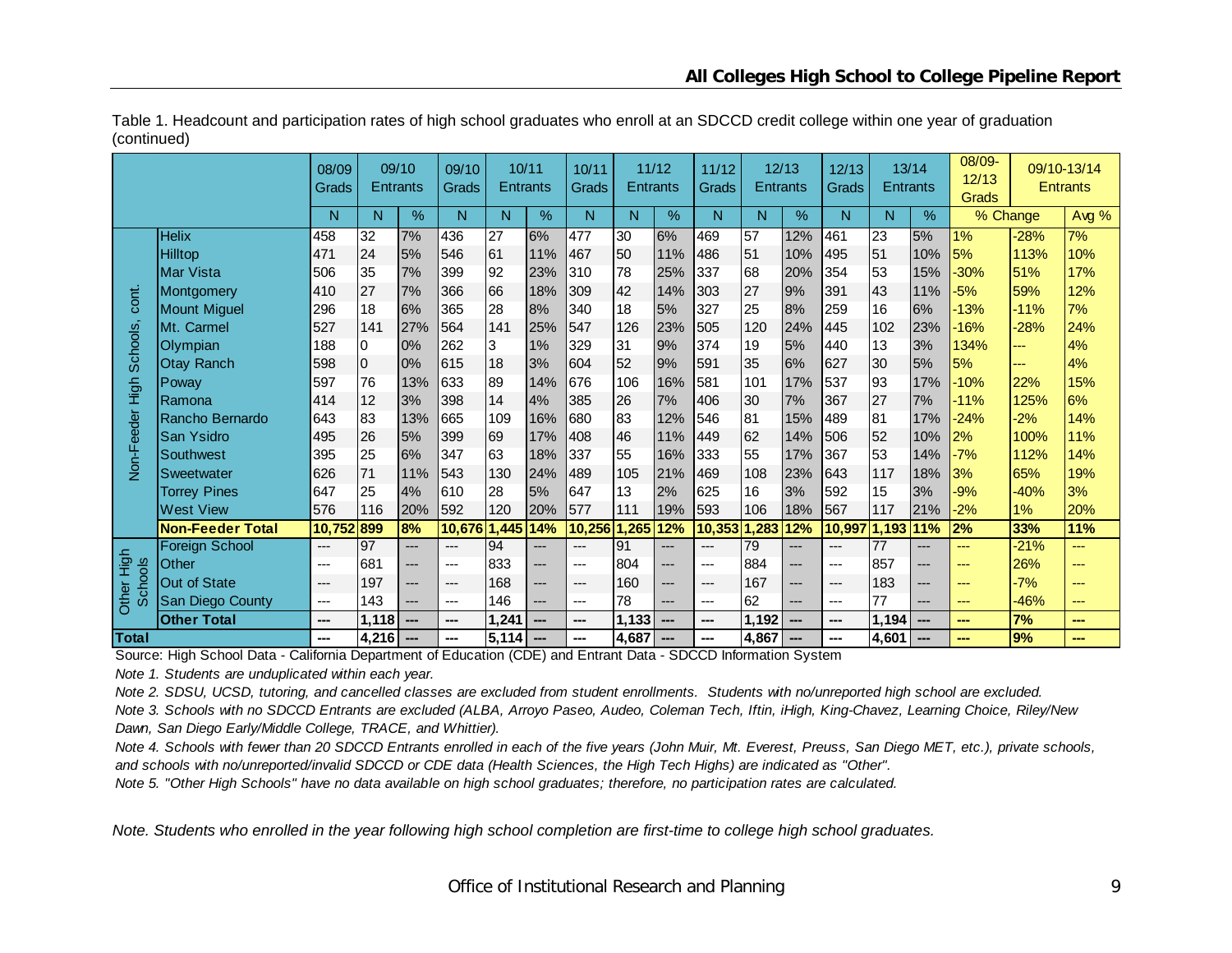#### **High School GPA of College-Enrolled High School Graduates**

|                              | 09/10           | 10/11           | 11/12           | 12/13           | 13/14           | <b>Five-Year</b> | 09/10-13/14 |
|------------------------------|-----------------|-----------------|-----------------|-----------------|-----------------|------------------|-------------|
|                              | <b>Entrants</b> | <b>Entrants</b> | <b>Entrants</b> | <b>Entrants</b> | <b>Entrants</b> | Avg/Total        | % Change    |
| $0.0 - 1.5$                  | $0\%$           | 0%              | 0%              | 0%              | $0\%$           | 0%               | 33%         |
| $1.6 - 1.9$                  | $1\%$           | 1%              | 1%              | 2%              | 2%              | $1\%$            | 33%         |
| $2.0 - 2.5$                  | 25%             | 22%             | 23%             | 23%             | 20%             | 22%              | $-8%$       |
| $2.6 - 3.0$                  | 34%             | 34%             | 36%             | 34%             | 35%             | 35%              | 16%         |
| $3.1 - 3.5$                  | 27%             | 28%             | 28%             | 29%             | 29%             | 28%              | 21%         |
| Over 3.5                     | 13%             | 15%             | 12%             | 13%             | 14%             | 13%              | 19%         |
| <b>Total</b>                 | 100%            | 100%            | 100%            | 100%            | 100%            | 100%             | 12%         |
| Students Who Reported GPA    | 3,735           | 4,557           | 4,231           | 4,452           | 4,184           | 21,159           | 12%         |
| <b>Total of All Students</b> | 4.216           | 5,114           | 4,687           | 4,867           | 4.601           | 23,485           | 9%          |

Table 2. High School GPA of high school graduates who enroll at an SDCCD credit college within one year of graduation

Source: SDCCD Information System

*Note 1. High School GPA is self-reported on students' college applications. On average, across five years, 10% of students did not report their GPA.*

*Note 2. In cases where there are few students, the percentage distribution may be 0%; however, a percentage change is still calculated.*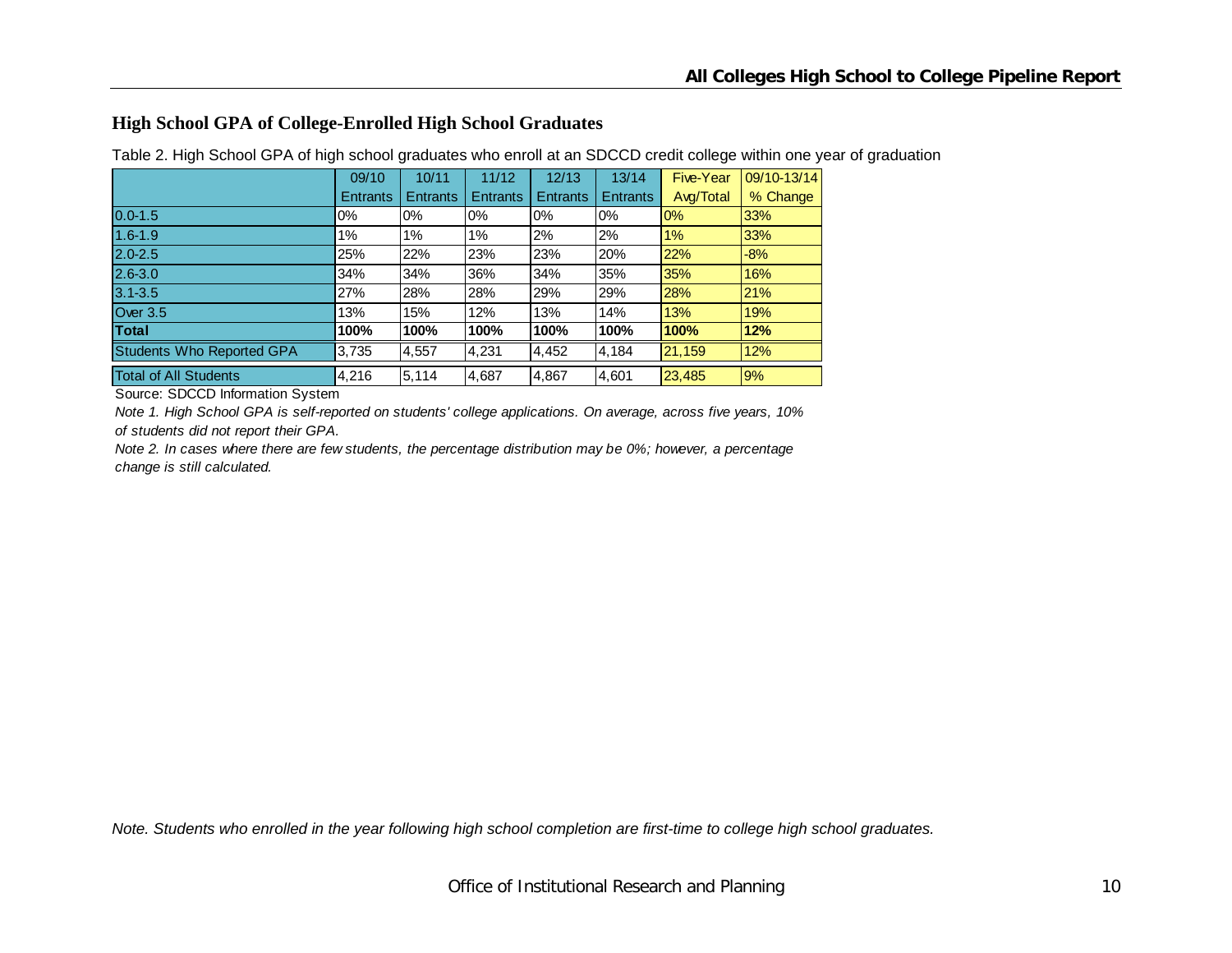#### **Participation Rates of Concurrent Students**

|         |                              | 08/09<br><b>Seniors</b><br>(Concur |                | 09/10<br><b>Re-Enroll</b> | 09/10<br><b>Seniors</b><br>(Concur) |                | 10/11<br><b>Re-Enroll</b> | 10/11<br><b>Seniors</b><br>(Concur) |                 | 11/12<br><b>Re-Enroll</b> | 11/12<br><b>Seniors</b><br>(Concur) |                | 12/13<br><b>Re-Enroll</b> | 12/13<br><b>Seniors</b><br>(Concur) |                 | 13/14<br><b>Re-Enroll</b> | 08/09-<br>12/13<br><b>Seniors</b><br>(Concur) |         | 09/10-13/14<br><b>Re-Enroll</b> |
|---------|------------------------------|------------------------------------|----------------|---------------------------|-------------------------------------|----------------|---------------------------|-------------------------------------|-----------------|---------------------------|-------------------------------------|----------------|---------------------------|-------------------------------------|-----------------|---------------------------|-----------------------------------------------|---------|---------------------------------|
|         |                              | N                                  | N              | %                         | N                                   | N              | %                         | N                                   | N               | %                         | N                                   | N              | $\frac{9}{6}$             | N                                   | N               | $\frac{0}{0}$             | % Change                                      |         | Avg %                           |
|         | <b>Crawford Ed Complex</b>   | 5                                  |                | 20%                       | 9                                   | 2              | 22%                       | 3                                   | 1               | 33%                       | 3                                   | $\Omega$       | 0%                        | $\overline{0}$                      | $\overline{0}$  | 0%                        | $-100%$                                       | 100%    | 20%                             |
|         | Garfield                     | 137                                | 14             | 10%                       | 78                                  | 21             | 27%                       | 52                                  | 15              | 29%                       | 43                                  | 8              | 19%                       | 29                                  | $\mathbf 5$     | 17%                       | -79%                                          | $-64%$  | 19%                             |
| Feeder  | Hoover                       |                                    |                | 14%                       | 11                                  | 5              | 45%                       | $\Omega$                            | 0               | 0%                        |                                     | $\overline{1}$ | 100%                      |                                     | $\overline{0}$  | 0%                        | $-86%$                                        | $-100%$ | 35%                             |
|         | Lincoln                      |                                    | 3              | 38%                       | 9                                   | $\overline{c}$ | 22%                       | $\overline{2}$                      | $\overline{0}$  | 0%                        | 13                                  | $\overline{4}$ | 31%                       | $\overline{0}$                      | $\mathbf 0$     | 0%                        | $-100%$                                       | $-100%$ | 28%                             |
| City    | <b>Morse</b>                 | 74                                 | 5              | 7%                        | 59                                  | 6              | 10%                       | 41                                  | 3               | 7%                        | 35                                  | $\overline{7}$ | 20%                       | 32                                  | 3               | 9%                        | $-57%$                                        | $-40%$  | 10%                             |
|         | San Diego Ed Complex 118     |                                    | 27             | 23%                       | 64                                  | 13             | 20%                       | 32                                  | $\overline{2}$  | 6%                        | 3                                   | $\overline{0}$ | 0%                        | 3                                   |                 | 33%                       | $-97%$                                        | 96%     | 20%                             |
|         | San Diego SCPA               |                                    | 2              | 22%                       | 3                                   |                | 33%                       | $\overline{2}$                      | $\overline{0}$  | 0%                        | 2                                   | $\overline{1}$ | 50%                       | 0                                   | $\mathbf 0$     | 0%                        | $-100%$                                       | $-100%$ | 25%                             |
|         | <b>Charter School of SD</b>  | 10                                 | $\overline{c}$ | 20%                       | 10                                  | 3              | 30%                       | 4                                   | $\overline{2}$  | 50%                       |                                     | $\overline{0}$ | 0%                        | 0                                   | $\overline{0}$  | 0%                        | $-100%$                                       | $-100%$ | 28%                             |
|         | Clairemont                   | 80                                 | 29             | 36%                       | 79                                  | 30             | 38%                       | 49                                  | 9               | 18%                       | 59                                  | 15             | 25%                       | 35                                  | $\overline{2}$  | 6%                        | $-56%$                                        | -93%    | 28%                             |
|         | <b>John Muir</b>             |                                    | 0              | 0%                        | $\Omega$                            | $\overline{0}$ | 0%                        | $\Omega$                            | $\overline{0}$  | 0%                        | 0                                   | $\overline{0}$ | 0%                        | $\overline{0}$                      | $\overline{0}$  | 0%                        | $-100%$                                       |         | 0%                              |
| Feeder  | <b>Kearny Ed Complex</b>     | 145                                | 75             | 52%                       | 99                                  | 53             | 54%                       | 89                                  | 61              | 69%                       | 72                                  | 43             | 60%                       | 86                                  | 64              | 74%                       | $-41%$                                        | $-15%$  | 60%                             |
|         | La Jolla                     | 140                                | 12             | 9%                        | 141                                 | 15             | 11%                       | 110                                 | $6\phantom{.}6$ | 5%                        | 85                                  | $\overline{1}$ | 1%                        | 107                                 | 6               | 6%                        | $-24%$                                        | -50%    | 7%                              |
|         | Madison                      | 49                                 | 11             | 22%                       | 58                                  | 15             | 26%                       | 27                                  | 9               | 33%                       | 26                                  | $\vert$ 1      | 4%                        | 28                                  | 3               | 11%                       | 43%                                           | $-73%$  | 21%                             |
| Mesa    | Mark Twain High              | 56                                 | 10             | 18%                       | 30                                  | 6              | 20%                       | 79                                  | 14              | 18%                       | 78                                  | 13             | 17%                       | 108                                 | 13              | 12%                       | 93%                                           | 30%     | 16%                             |
|         | <b>Mission Bay</b>           | 20                                 | 3              | 15%                       | 6                                   | 2              | 33%                       |                                     | $\mathbf{1}$    | 100%                      | 17                                  | 4              | 24%                       |                                     | $\Omega$        | 0%                        | $-95%$                                        | $-100%$ | 22%                             |
|         | <b>Patrick Henry</b>         | 75                                 | 6              | 8%                        | 96                                  | 11             | 11%                       | 109                                 | 5               | 5%                        | 122                                 | $\overline{7}$ | 6%                        | 66                                  | 5               | 8%                        | $-12%$                                        | $-17%$  | 7%                              |
|         | Point Loma                   | 163                                | 38             | 23%                       | 115                                 | 26             | 23%                       | 145                                 | 22              | 15%                       | 125                                 | 15             | 12%                       | 138                                 | 20              | 14%                       | $-15%$                                        | $-47%$  | 18%                             |
|         | San Diego MET                | 77                                 | 6              | 8%                        | 47                                  | $\mathbf{1}$   | 2%                        | 48                                  | $\overline{2}$  | 4%                        | 36                                  | 9              | 25%                       | 15                                  |                 | 7%                        | $-81%$                                        | $-83%$  | 9%                              |
|         | Mira Mesa                    | $\overline{88}$                    | 38             | 43%                       | 100                                 | 32             | 32%                       | 55                                  | 14              | 25%                       | 28                                  | 14             | 50%                       | 19                                  | $\overline{8}$  | 42%                       | $-78%$                                        | $-79%$  | 37%                             |
| Feeder  | <b>Scripps Ranch</b>         | 124                                | 15             | 12%                       | 102                                 | 19             | 19%                       | 127                                 | 6               | 5%                        | 153                                 | 13             | 8%                        | 143                                 | $6\phantom{.}6$ | 4%                        | 15%                                           | $-60%$  | 9%                              |
| Miramar | Serra                        | 99                                 | 33             | 33%                       | 90                                  | 13             | 14%                       | 69                                  | 17              | 25%                       | 38                                  | 7              | 18%                       | 34                                  | 4               | 12%                       | $-66%$                                        | $-88%$  | 22%                             |
|         | <b>University City</b>       | 61                                 | 6              | 10%                       | 68                                  | 9              | 13%                       | 62                                  | $\overline{8}$  | 13%                       | 51                                  | $\overline{4}$ | 8%                        | 94                                  | 10              | 11%                       | 54%                                           | 67%     | 11%                             |
|         | <b>District Feeder Total</b> | 1,546                              | 337            | 22%                       | 1,274                               | 285            | 22%                       | 1,106                               | 197             | 18%                       | 991                                 | 167            | 17%                       | 939                                 | 151             | 16%                       | $-39%$                                        | $-55%$  | 19%                             |
|         | Non-Feeder Total             | 315                                | 43             | 14%                       | 245                                 | 147            | 19%                       | 139                                 | 27              | 19%                       | 64                                  | 19             | 30%                       | 50                                  | 12              | 24%                       | $-84%$                                        | $-72%$  | 18%                             |
|         | <b>Other/Unreported</b>      | 204                                | 5              | 2%                        | 192                                 | 8              | 4%                        | 236                                 | $\overline{7}$  | 3%                        | 248                                 | 15             | 6%                        | 98                                  | 25              | 26%                       | $-52%$                                        | 400%    | 6%                              |
|         | <b>Grand Total</b>           | 2.065                              | 385            | 19%                       | 1.711                               | 340            | 20%                       | 1.481                               | 231             | 16%                       | 1.303                               | 201            | 15%                       | 1.087                               | 188             | 17%                       | $-47%$                                        | $-51%$  | 18%                             |

Table 3. Percentage of concurrent seniors who re-enroll the subsequent year as college-only students

Source: SDCCD Information System

*Note 1. The concurrent student cohort comprises all self-reported seniors at a District feeder or non-feeder who are also enrolled at an SDCCD credit college.*  There are no exclusions that limit the concurrent student cohort to only AP students. Re-enrollment counts exclude students who continue SDCCD enrollment *as concurrent students.* 

*Note 2. Students are unduplicated within each year. SDSU, UCSD, tutoring, cancelled classes, and year-long summer in-service classes at Miramarr are excluded from student enrollments.* 

*Note 3. Students with no/unreported high school are indicated as "Other/Unreported". Students from feeder schools with no/unreported/invalid SDCCD or CDE* 

*Note. Students are high school seniors and are currently enrolled at an SDCCD college.*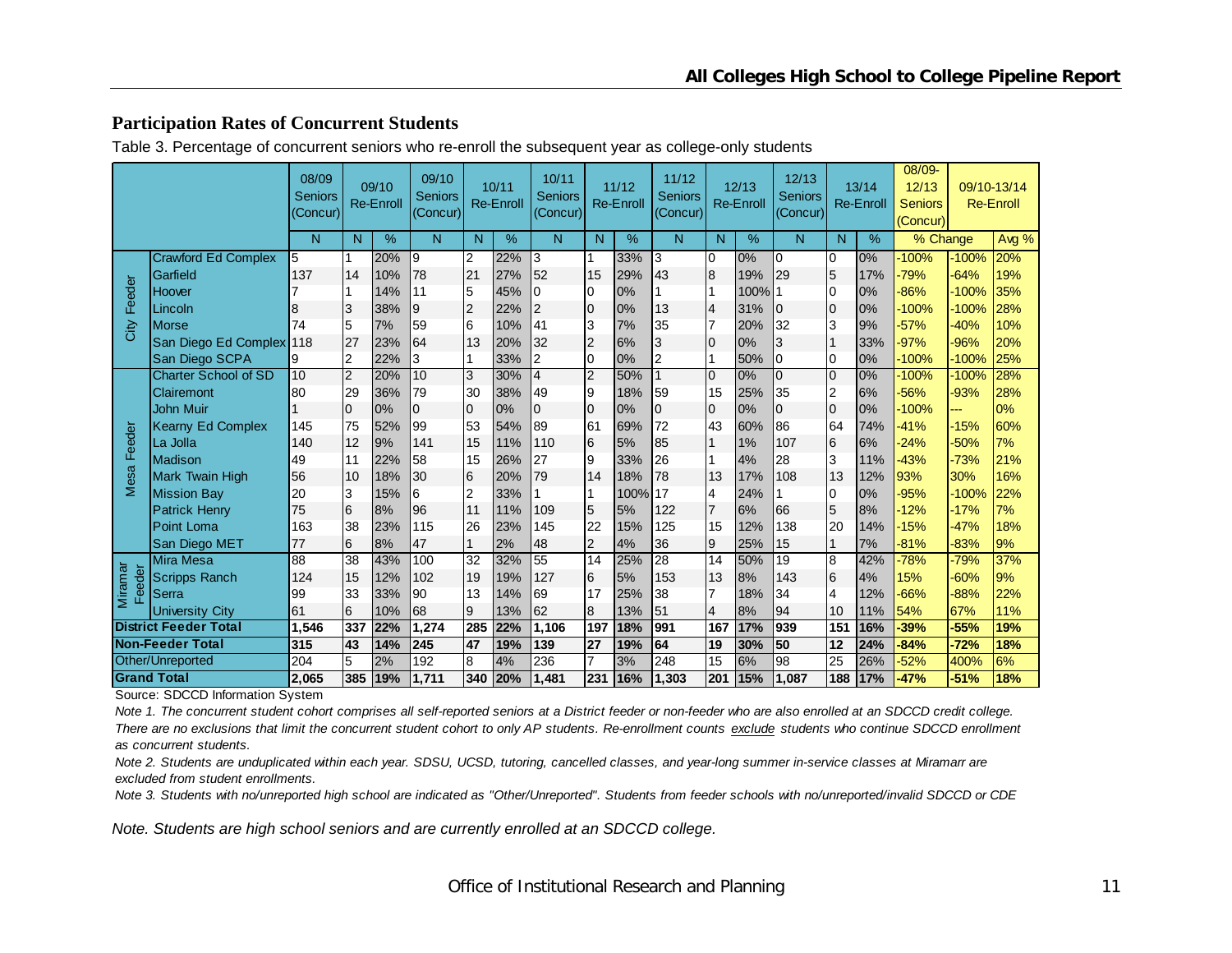## **Section II: Student Characteristics and Enrollments**

**This section describes different student characteristics and enrollment patterns among first-time to college high school graduates who enrolled at an SDCCD college within four years of high school completion.** Headcount, gender, ethnicity, first generation to college, and student educational goals of the first-time to college high school graduates are measured between 2009/10 and 2013/14 (see Table 4). Note that the count of students is an unduplicated headcount. The number of units attempted (in rows) by the number of units earned (in columns) across the same five years are displayed among first-time to college high school graduates in Table 5. The longitudinal term and annual persistence of the Fall 2008 to Fall 2012 cohorts of first-time to college high school graduates are displayed in Table 6.

#### **Highlight of the Findings**

- Thirty-one percent of the 2013/14 first-time to college high school graduates reported that they were the first generation of college-going students in their family (see Table 4). This is equal to the five-year average of 31%.
- 0 In terms of ethnic composition in 2013/14, first-time to college high school graduates were 48% Latino, 23% White, 8% African American, 8% Asian/Pacific Islander, 7% "Other" ethnicities, 5% Filipino, and less than 1% were American Indian (see Table 4). The proportions of all ethnic groups in 2013/14 are equal to, or comparable to, the five-year average for the same group. Over five years, the Latino student population increased by 50%, while the American Indian student population decreased by 52%.
- $\bullet$  In 2013/14, over half of the first-time to college high school graduates cited transfer, either with or without their AA/AS, as their educational goal (54%; comparable to the five-year average of 51%; see Table 4).
- $\bullet$  In 2013/14, 78% of the first-time to college high school graduates who enrolled in 0.1-2.9 units completed the total number of attempted units (comparable to the five-year average of 77%), while fewer than half of the students who enrolled in 6.0-8.9 units and 9.0-11.9 units completed the total number of attempted units (47% and 43%, respectively; equal to the five-year averages of 47% and 43%; see Table 5). Over half (55%) of the students who were enrolled in school full-time (12+ units) in 2013/14 completed the total number of attempted units (comparable to the five-year average of 53%).
- 0 Among the Fall 2012 first-time to college high school graduates, approximately four out of five students on average (82%) persisted to the next spring term and nearly two thirds (62%) annually persisted to a second fall term, which is comparable to the five-year average term-to-term (79%) and annual (59%) persistence (see Table 6).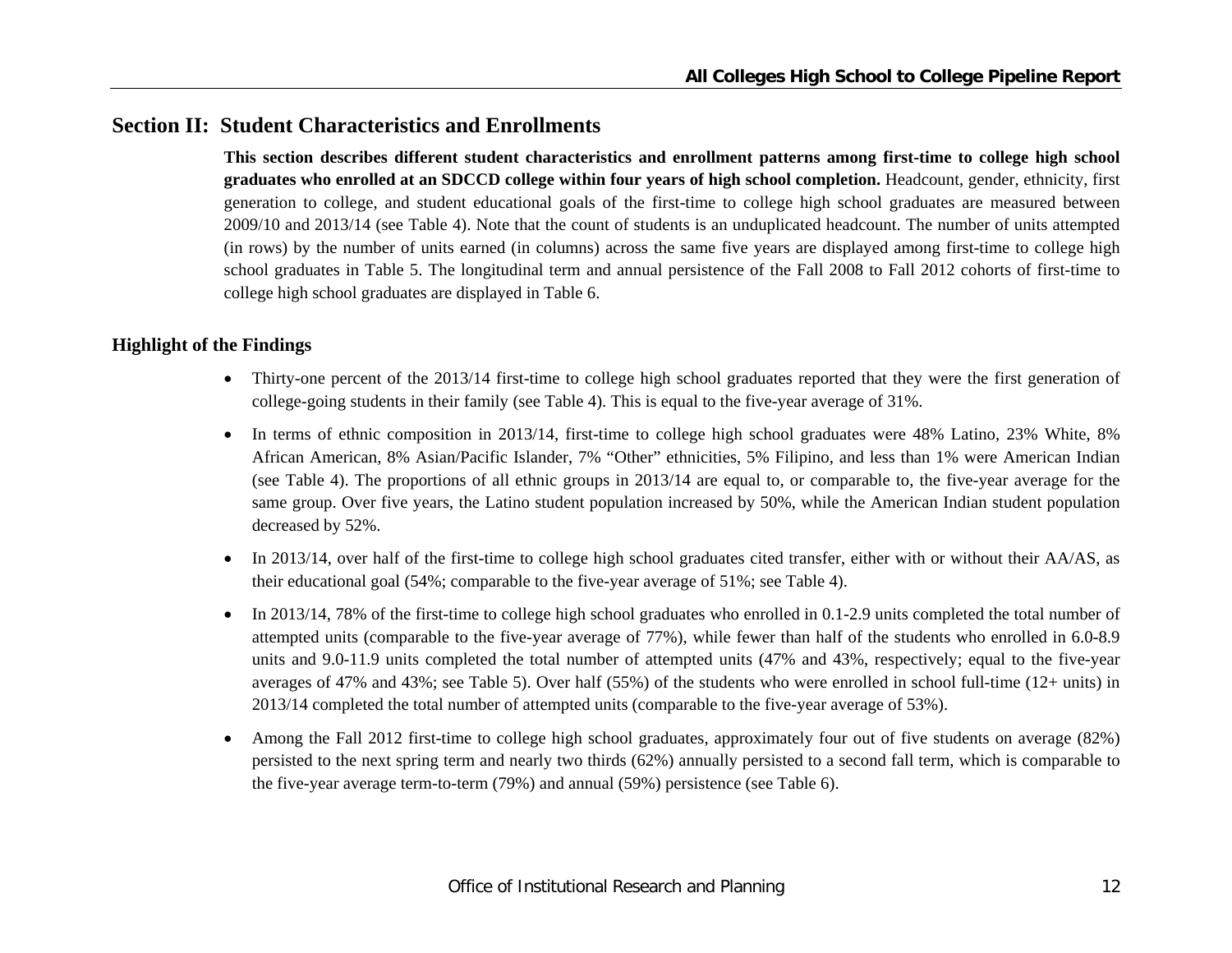#### **Student Characteristics**

Table 4. Headcount by gender, ethnicity, first generation to college, and educational goal

|                                       | 2009/10 | 2010/11 | 2011/12                 | 2012/13       | 2013/14 | Total/               | 09/10-13/14 |
|---------------------------------------|---------|---------|-------------------------|---------------|---------|----------------------|-------------|
|                                       |         |         |                         |               |         | <b>Five-Year Avg</b> | % Change    |
| <b>Total N of Students</b>            | 4,213   | 5,098   | 4,829                   | 5,012         | 4,791   | 23,943               | 14%         |
|                                       |         |         | Gender                  |               |         |                      |             |
| Female                                | 47%     | 47%     | 47%                     | 48%           | 49%     | 48%                  | 18%         |
| <b>Male</b>                           | 53%     | 53%     | 53%                     | 52%           | 51%     | 52%                  | 10%         |
| Unreported                            | 0%      | 0%      | 0%                      | 0%            | 0%      | 0%                   | $-100%$     |
|                                       |         |         | Ethnicity               |               |         |                      |             |
| African American                      | 10%     | 8%      | 7%                      | $\frac{8}{6}$ | 8%      | 8%                   | $-10%$      |
| American Indian                       | 0%      | 0%      | 0%                      | 0%            | 0%      | 0%                   | $-52%$      |
| Asian/Pacific Islander                | 10%     | 9%      | 9%                      | 8%            | 8%      | 9%                   | $-1%$       |
| Filipino                              | 6%      | 5%      | 5%                      | 5%            | 5%      | 5%                   | $-5%$       |
| Latino                                | 36%     | 45%     | 47%                     | 48%           | 48%     | 45%                  | 50%         |
| White                                 | 29%     | 25%     | 24%                     | 22%           | 23%     | 25%                  | $-9%$       |
| <b>Other</b>                          | 5%      | 6%      | 7%                      | 7%            | 7%      | 6%                   | 67%         |
| Unreported                            | 5%      | 1%      | 1%                      | 1%            | 1%      | 2%                   | $-70%$      |
|                                       |         |         | <b>First Generation</b> |               |         |                      |             |
| <b>First Generation</b>               | 30%     | 31%     | 31%                     | 31%           | 31%     | 31%                  | 18%         |
| <b>Not First Generation</b>           | 70%     | 69%     | 69%                     | 69%           | 69%     | 69%                  | 12%         |
| <b>Unreported</b>                     | 0%      | 0%      | 0%                      | 0%            | $0\%$   | 0%                   | $-100%$     |
|                                       |         |         | <b>Educational Goal</b> |               |         |                      |             |
| 4 Yr College Student                  | 11%     | 12%     | 12%                     | 12%           | 11%     | 12%                  | 16%         |
| <b>AA/AS w/out Transfer</b>           | 5%      | 5%      | 5%                      | 6%            | 5%      | 5%                   | 10%         |
| <b>BA/BS after Completing AA/AS</b>   | 41%     | 42%     | 43%                     | 44%           | 45%     | 43%                  | 25%         |
| BA/BS w/out Completing AA/AS          | 7%      | 8%      | 7%                      | 8%            | 9%      | 8%                   | 56%         |
| <b>Basic Skills Improvement</b>       | 1%      | 1%      | $1\%$                   | $1\%$         | 1%      | 1%                   | 7%          |
| Certificate/License Maintenance       | 1%      | 2%      | 1%                      | 1%            | 1%      | 1%                   | 5%          |
| <b>Current Job/Career Advancement</b> | 1%      | 0%      | 0%                      | 0%            | 0%      | 1%                   | $-57%$      |
| <b>Educational Development</b>        | 1%      | 1%      | 1%                      | 0%            | 1%      | 1%                   | $-14%$      |
| <b>HS Diploma/GED Certificate</b>     | 1%      | 0%      | 0%                      | 1%            | 0%      | 0%                   | $-33%$      |
| <b>New Career Preparation</b>         | 9%      | 9%      | 9%                      | 9%            | 8%      | 9%                   | $-4%$       |
| Non-Credit to Credit Transition       | 0%      | 0%      | 0%                      | 0%            | 0%      | 0%                   | $-50%$      |
| Voc Cert/Degree w/out Transfer        | 1%      | 1%      | 1%                      | 1%            | 1%      | 1%                   | 6%          |
| <b>Undecided</b>                      | 20%     | 18%     | 18%                     | 17%           | 17%     | 18%                  | $-8%$       |
| Unreported                            | $0\%$   | 0%      | 0%                      | $0\%$         | 0%      | 0%                   | $-92%$      |

Source: SDCCD Information System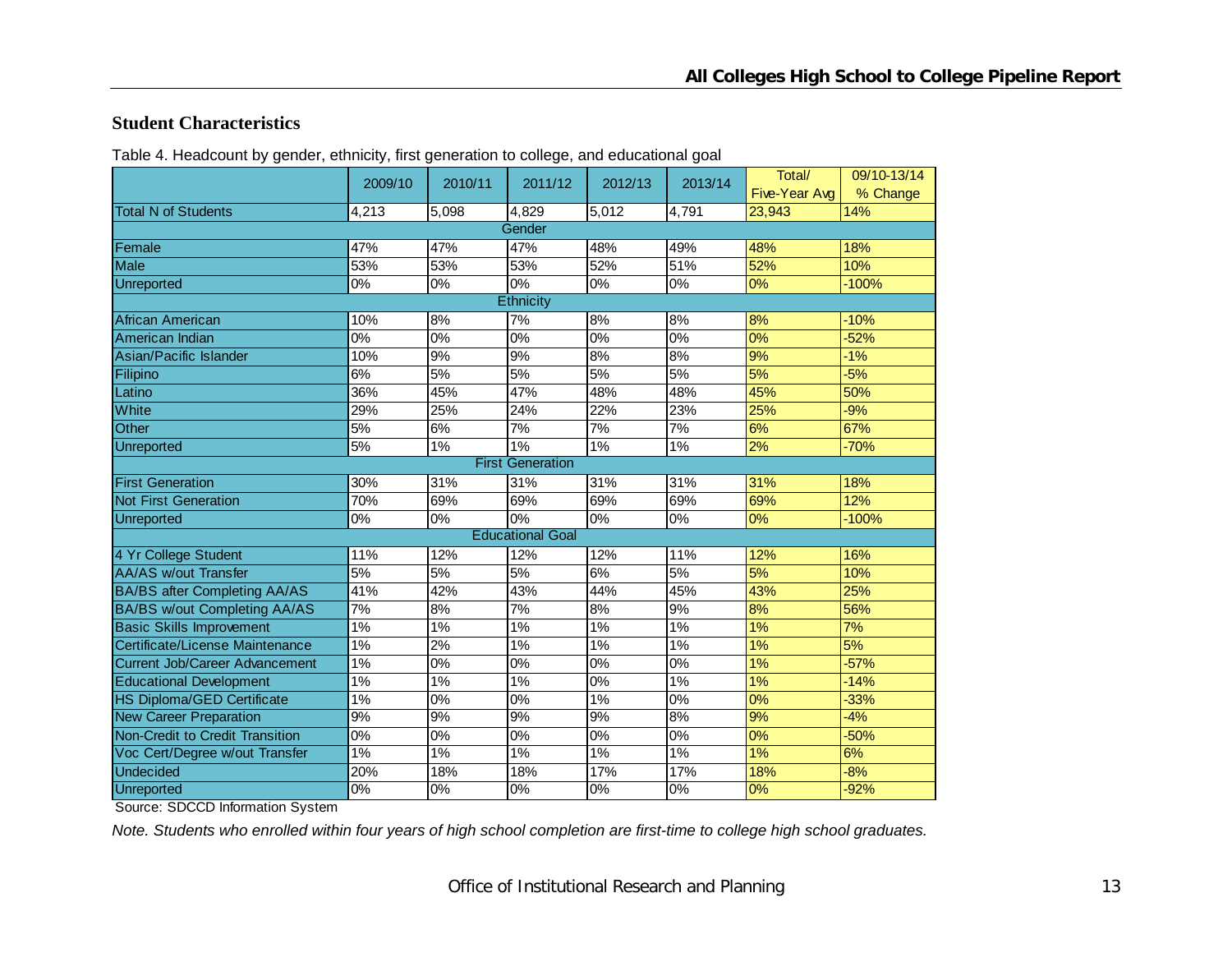## **Units Attempted/Earned**

| Table 5. Units attempted by units earned |
|------------------------------------------|
|------------------------------------------|

|                        | <b>Units Earned</b> |                          |         |                             |                             |                             |                              |                          |  |  |
|------------------------|---------------------|--------------------------|---------|-----------------------------|-----------------------------|-----------------------------|------------------------------|--------------------------|--|--|
|                        |                     |                          | 0 Units | $0.1 - 2.9$<br><b>Units</b> | $3.0 - 5.9$<br><b>Units</b> | $6.0 - 8.9$<br><b>Units</b> | $9.0 - 11.9$<br><b>Units</b> | $12.0 +$<br><b>Units</b> |  |  |
|                        |                     | 0.1 - 2.9 Units          | 23%     | 77%                         |                             |                             |                              |                          |  |  |
|                        |                     | 3.0 - 5.9 Units          | 31%     | 3%                          | 67%                         |                             |                              |                          |  |  |
|                        | 2009/               | 6.0 - 8.9 Units          | 27%     | 2%                          | 25%                         | 46%                         |                              |                          |  |  |
|                        |                     | 9.0 - 11.9 Units         | 16%     | 3%                          | 17%                         | 21%                         | 42%                          |                          |  |  |
|                        |                     | $12.0 +$ Units           | 9%      | 1%                          | 8%                          | $\frac{1}{2%}$              | 20%                          | 50%                      |  |  |
|                        |                     | 0.1 - 2.9 Units          | 22%     | <b>78%</b>                  |                             |                             |                              |                          |  |  |
|                        |                     | 3.0 - 5.9 Units          | 32%     | 2%                          | 66%                         |                             |                              |                          |  |  |
|                        | 6                   | 6.0 - 8.9 Units          | 25%     | 2%                          | 24%                         | 49%                         |                              |                          |  |  |
|                        | $\overline{5}$      | 9.0 - 11.9 Units         | 18%     | 2%                          | 17%                         | 22%                         | 42%                          |                          |  |  |
|                        |                     | $12.0 +$ Units           | 8%      | 1%                          | 8%                          | 11%                         | 19%                          | 53%                      |  |  |
| <b>Units Attempted</b> |                     | 0.1 - 2.9 Units          | 24%     | 76%                         |                             |                             |                              |                          |  |  |
|                        |                     | 3.0 - 5.9 Units          | 42%     | 3%                          | 55%                         |                             |                              |                          |  |  |
|                        |                     | 6.0 - 8.9 Units          | 24%     | $\overline{3\%}$            | 27%                         | 47%                         |                              |                          |  |  |
|                        | 201                 | 9.0 - 11.9 Units         | 16%     | 3%                          | 16%                         | 20%                         | 45%                          |                          |  |  |
|                        |                     | $12.0 +$ Units           | 7%      | 1%                          | 7%                          | 13%                         | 19%                          | 53%                      |  |  |
|                        |                     | 0.1 - 2.9 Units          | 24%     | 76%                         |                             |                             |                              |                          |  |  |
|                        | ო                   | 3.0 - 5.9 Units          | 35%     | 4%                          | 61%                         |                             |                              |                          |  |  |
|                        | ন                   | 6.0 - 8.9 Units          | 23%     | 4%                          | 25%                         | 48%                         |                              |                          |  |  |
|                        | Ŕ                   | 9.0 - 11.9 Units         | 15%     | 1%                          | 17%                         | 23%                         | 44%                          |                          |  |  |
|                        |                     | $12.0 +$ Units           | 7%      | 1%                          | 8%                          | 11%                         | 18%                          | 55%                      |  |  |
|                        |                     | 0.1 - 2.9 Units          | 22%     | 78%                         |                             |                             |                              |                          |  |  |
|                        | 4                   | 3.0 - 5.9 Units          | 35%     | 3%                          | 62%                         |                             |                              |                          |  |  |
|                        | ᠗                   | 6.0 - 8.9 Units          | 25%     | 2%                          | 26%                         | 47%                         |                              |                          |  |  |
|                        | న్లె                | 9.0 - 11.9 Units         | 16%     | 1%                          | 16%                         | 24%                         | 43%                          |                          |  |  |
|                        |                     | $12.0 +$ Units           | 7%      | 1%                          | 7%                          | 11%                         | 19%                          | 55%                      |  |  |
|                        |                     | <b>Five-Year Average</b> | ш,      | 77%                         | 63%                         | 47%                         | 43%                          | 53%                      |  |  |
|                        |                     | 09/10-13/14 % Change     | ÷,      | $-19%$                      | $-20%$                      | 13%                         | 16%                          | 43%                      |  |  |

Source: SDCCD Information System

*Note. Tutoring and non-graded courses are excluded. Percentage change is based on counts.*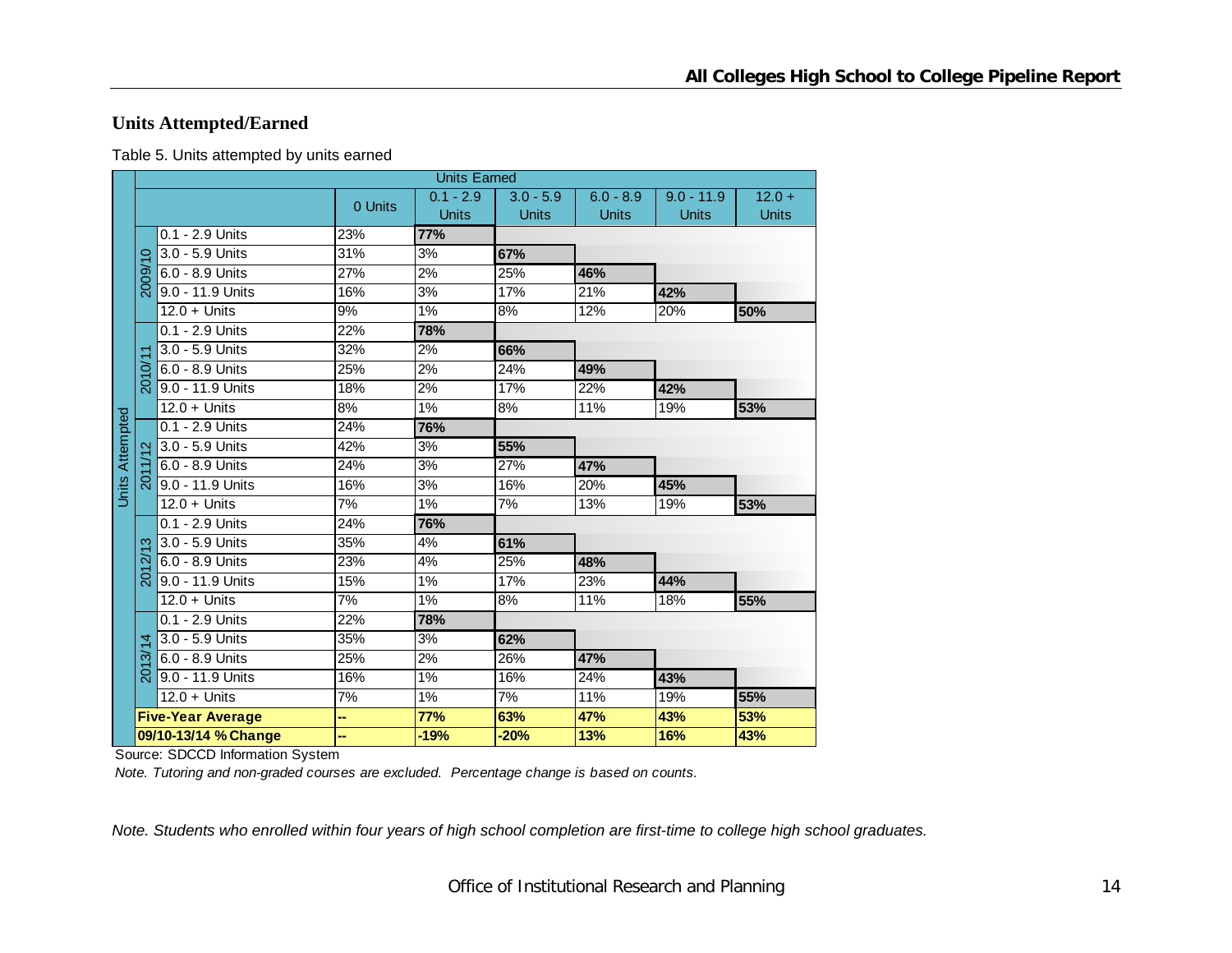#### **Persistence**

Table 6. Term and annual persistence

| <b>Fall Cohorts</b>        |        | <b>Term Persistence</b> | <b>Annual Persistence</b> |       |     |
|----------------------------|--------|-------------------------|---------------------------|-------|-----|
| 2008                       | 2,645  | 1.967                   | 74%                       | 1.436 | 54% |
| 2009                       | 2,659  | 2,068                   | 78%                       | 1.541 | 58% |
| 2010                       | 3,337  | 2,631                   | 79%                       | 1.897 | 57% |
| 2011                       | 3.457  | 2,825                   | 82%                       | 2.137 | 62% |
| 2012                       | 3,535  | 2,884                   | 82%                       | 2.195 | 62% |
| <b>Total/Five-Year Avg</b> | 15,633 | 12,375                  | 79%                       | 9,206 | 59% |

Source: SDCCD Information System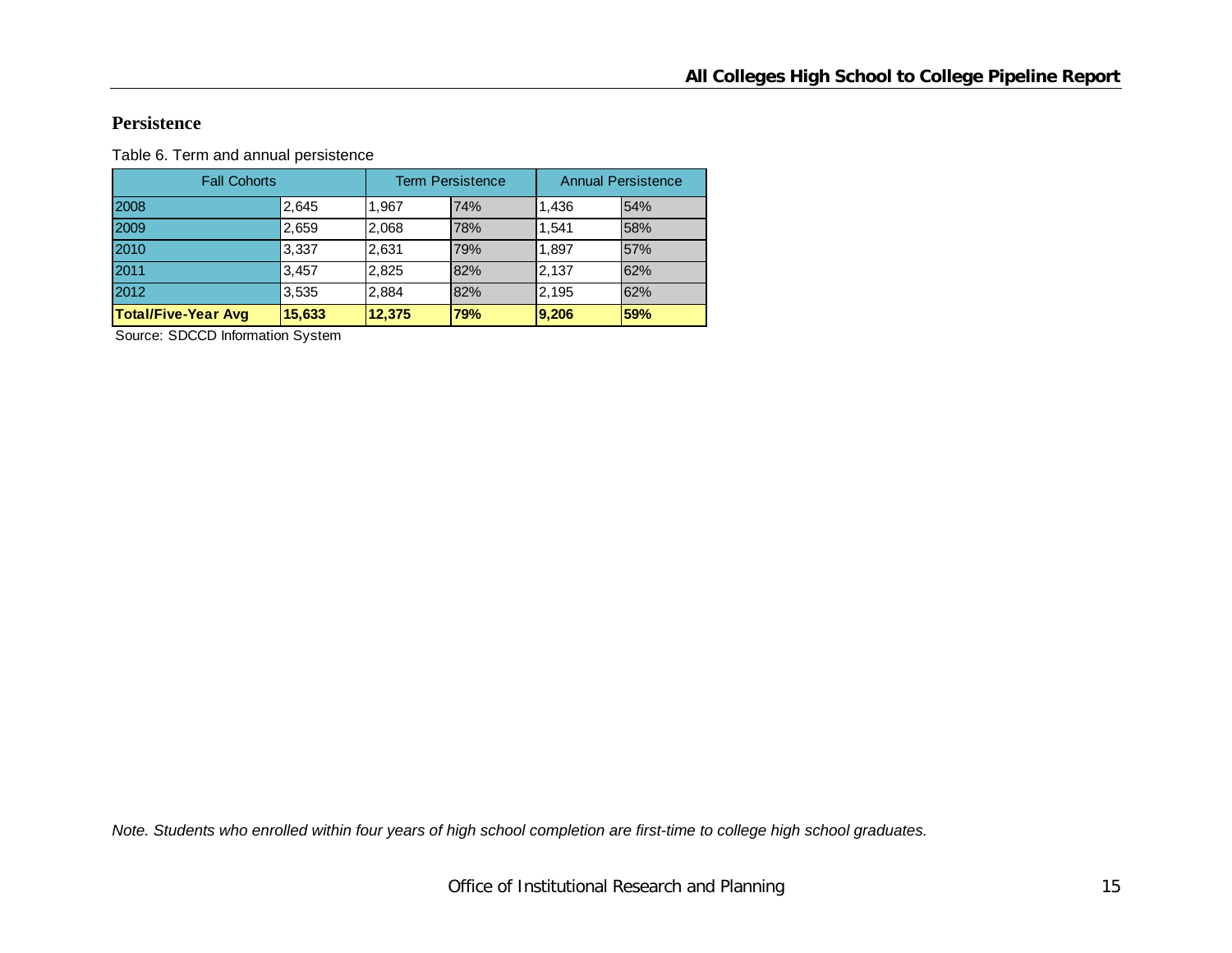## **Section III: College Placement of Incoming Students**

**This section of the report looks at the placement levels of first-time to college high school graduates who applied to an SDCCD college within four years of high school completion. It is possible that a student can apply and take the placement test, but not register for classes. The placement information, therefore, may differ from enrollment information.** Note that the English and math placement sequences may change from year to year; therefore, data are represented by current placement level categories (see Figures 1 and 2 in the Course Sequences section). Additionally, students are categorized as 'tested' or 'not tested' based on the following parameters:

- **Total Tested**  This group includes students who completed an assessment test or submitted their scores from a standardized test (e.g., SAT, ACT, EAP, EPT, and ELM).
- $\triangleright$  **Not Tested** This group includes students who did not complete an assessment test. Additionally, this group includes students that received a placement level from degree completion, transfer work, or course completion.

#### **Highlight of the Findings**

- A majority of the first-time to college high school graduates completed an assessment test in reading, writing, and math in 2013/14 (74% each for reading and writing, 75% for math; see Tables 7-8 and Table 10). The percentages of students who completed reading, writing, and math assessment tests displayed little variation over the past three years.
- $\bullet$  In 2013/14, nearly half of the first-time to college high school graduates who completed an assessment test in reading placed at the transfer/associate level (49%; equal to the three-year average of 49%), and 40% placed at basic skills (equal to the threeyear average of 40%; see Table 7).
- $\bullet$  In 2013/14, the majority of first-time to college high school graduates who completed an assessment test in writing placed at basic skills (64%; comparable to the three-year average of 65%; see Table 8).
- $\bullet$ In 2013/14, among first-time to college high school graduates who completed an assessment test in ESOL, 73% of the students placed four to five levels below English transfer level (ESOL levels 19 and 20), which is comparable to the threeyear average of 71% (see Table 9).
- $\bullet$  The majority of first-time to college high school graduates who completed an assessment test in math in 2013/14 placed at basic skills (64%; comparable to the three-year average of 63%; see Table 10).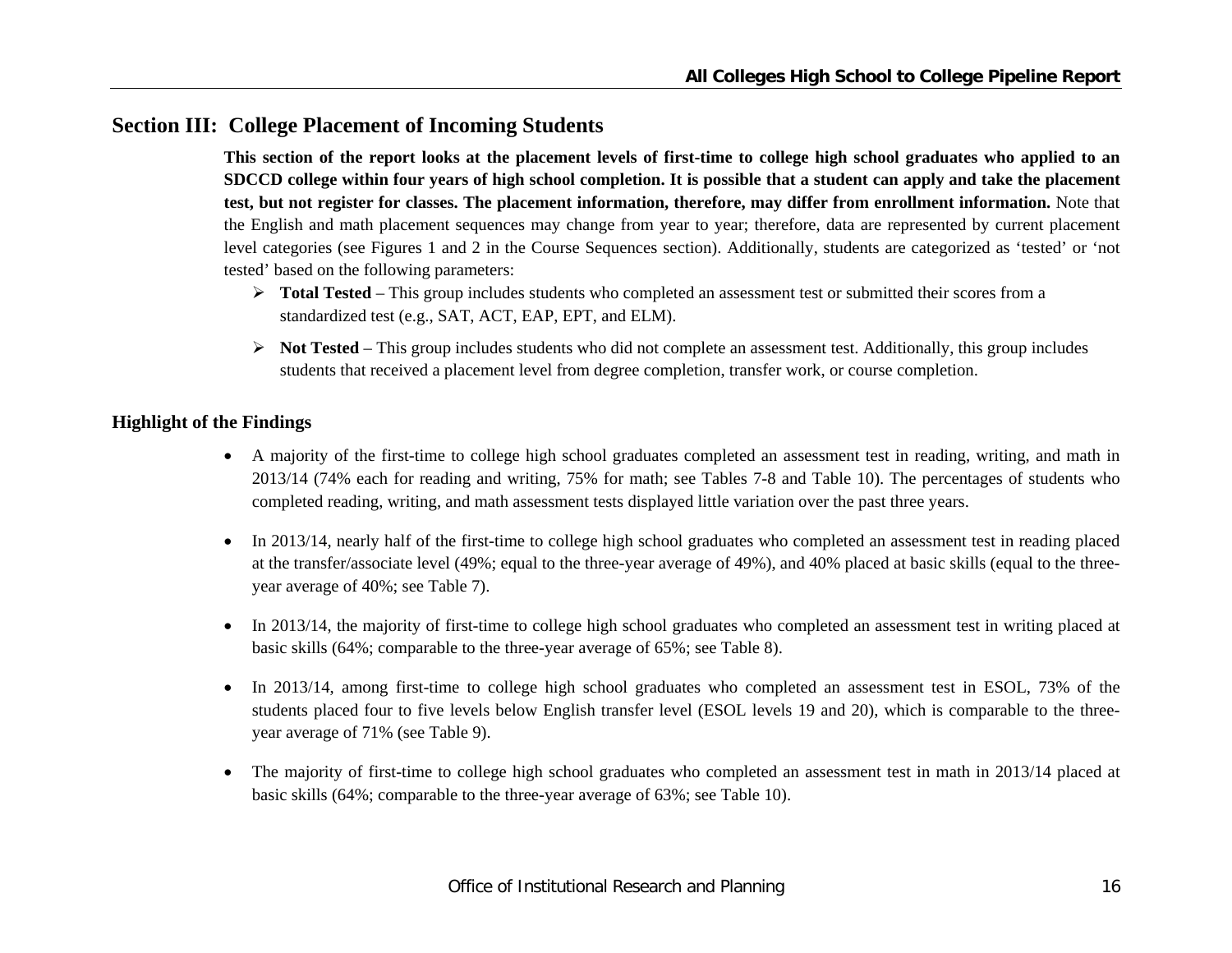## **Reading and Writing Placement**

#### Table 7. Reading placement

|                                           |                                 |       | 2011/12 |       | 2012/13 |       | 2013/14       | 2011/12 - 2013/14 |         |          |
|-------------------------------------------|---------------------------------|-------|---------|-------|---------|-------|---------------|-------------------|---------|----------|
|                                           |                                 | N     | $\%$    | N     | $\%$    | N     | $\frac{9}{6}$ | <b>Total N</b>    | Avg $%$ | % Change |
| Test/                                     | <b>Total Tested</b>             | 4,208 | 73%     | 4.607 | 78%     | 4,381 | 74%           | 13.196            | 75%     | 4%       |
| No-Test                                   | Not Tested                      | 1,519 | 27%     | 1,337 | 22%     | .544  | 26%           | 4,400             | 25%     | 2%       |
|                                           | <b>Total Students</b>           | 5,727 | 100%    | 5,944 | 100%    | 5,925 | 100%          | 17,596            | 100%    | 3%       |
|                                           |                                 |       |         |       |         |       |               |                   |         |          |
|                                           | <b>Transfer/Associate Level</b> | 2,055 | 49%     | 2,264 | 49%     | 2,136 | 49%           | 6,455             | 49%     | 4%       |
| Distribution                              | <b>Basic Skills</b>             | 1,720 | 41%     | 1.822 | 40%     | 1.754 | 40%           | 5,296             | 40%     | 2%       |
| of Students<br>Who Took al<br><b>Test</b> | <b>Need English Advising</b>    | 319   | 8%      | 408   | 9%      | 396   | 9%            | 1,123             | 9%      | 24%      |
|                                           | <b>Take ESOL Test</b>           | 114   | 3%      | 113   | 2%      | 95    | 2%            | 322               | 2%      | $-17%$   |
|                                           | <b>Total Tested</b>             | 4,208 | 100%    | 4,607 | 100%    | 4,381 | 100%          | 13,196            | 100%    | 4%       |

Source: SDCCD Information System

|  |  | Table 8. Writing placement |
|--|--|----------------------------|
|--|--|----------------------------|

|                             |                               |       | 2011/12       | 2012/13 |      | 2013/14 |      | 2011/12 - 2013/14 |         |          |
|-----------------------------|-------------------------------|-------|---------------|---------|------|---------|------|-------------------|---------|----------|
|                             |                               | N     | $\frac{9}{6}$ | N       | $\%$ | N       | $\%$ | <b>Total N</b>    | Avg $%$ | % Change |
| Test/<br>No-Test            | <b>Total Tested</b>           | 4,206 | 73%           | 4.607   | 78%  | 4,382   | 74%  | 13.195            | 75%     | 4%       |
|                             | <b>Not Tested</b>             | 1.521 | 27%           | 1.337   | 22%  | 1,543   | 26%  | 4.401             | 25%     | 1%       |
|                             | <b>Total Students</b>         | 5,727 | 100%          | 15,944  | 100% | 5.925   | 100% | 17,596            | 100%    | 3%       |
|                             | Transfer/Associate Level 1947 |       | 23%           | 1,128   | 24%  | 1,084   | 25%  | 3,159             | 24%     | 14%      |
| Distribution<br>of Students | <b>Basic Skills</b>           | 2,826 | 67%           | 2,958   | 64%  | 2,807   | 64%  | 8,591             | 65%     | $-1%$    |
| Who Took al<br><b>Test</b>  | <b>Need English Advising</b>  | 319   | 8%            | 408     | 9%   | 396     | 9%   | 1,123             | 9%      | 24%      |
|                             | <b>Take ESOL Test</b>         | 114   | 3%            | 113     | 2%   | 95      | 2%   | 322               | 2%      | $-17%$   |
|                             | <b>Total Tested</b>           | 4,206 | 100%          | 4.607   | 100% | 4,382   | 100% | 13,195            | 100%    | 4%       |

Source: SDCCD Information System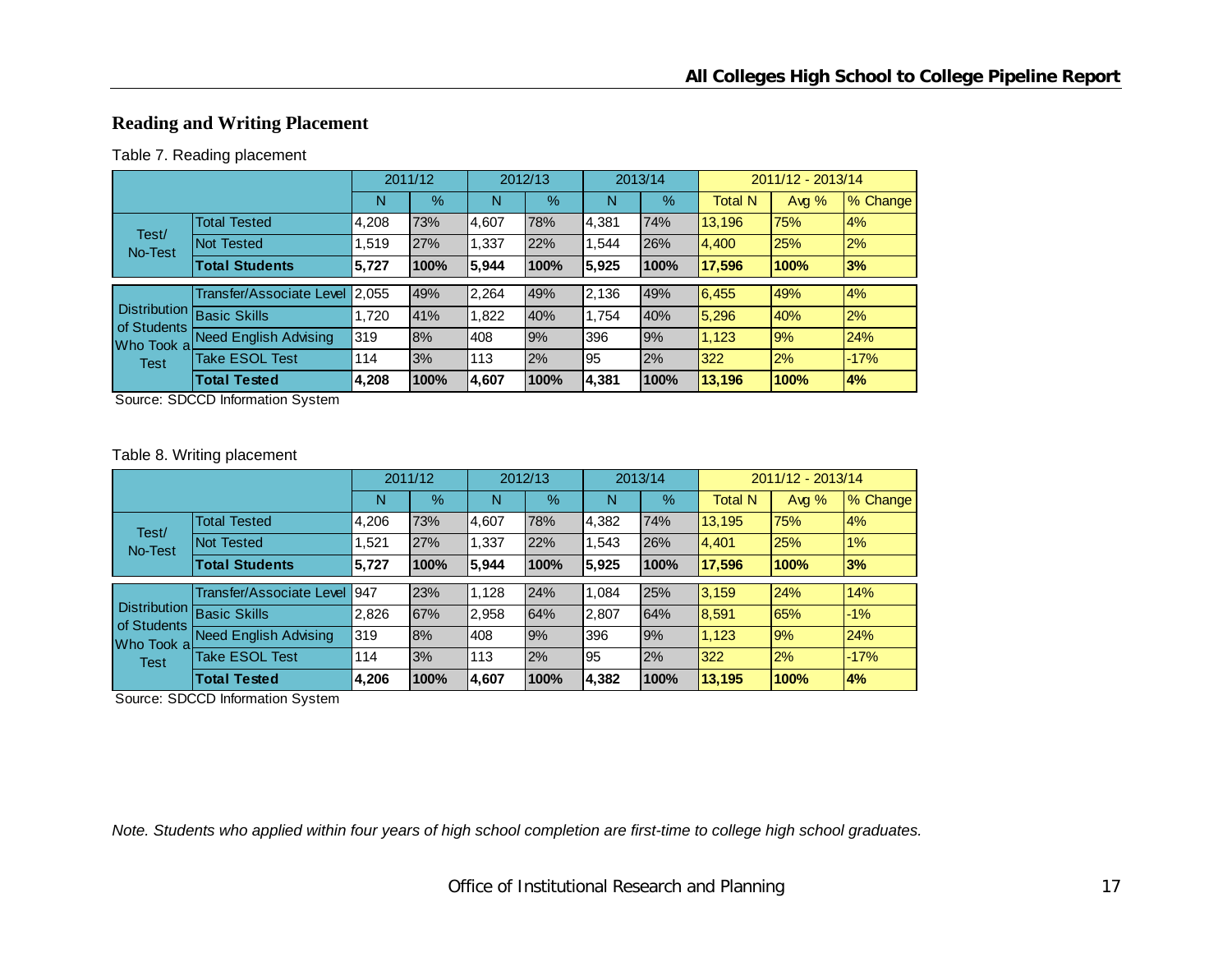#### **ESOL Placement**

Table 9. ESOL placement

|                                                                          |                       |       | 2011/12<br>2012/13<br>2013/14 |       |      |       |      | 2011/12 - 2013/14 |         |          |
|--------------------------------------------------------------------------|-----------------------|-------|-------------------------------|-------|------|-------|------|-------------------|---------|----------|
|                                                                          |                       | N     | $\%$                          | N     | $\%$ | N     | $\%$ | <b>Total N</b>    | Avg $%$ | % Change |
| Test/<br>No-Test                                                         | <b>Total Tested</b>   | 184   | 3%                            | 172   | 3%   | 191   | 3%   | 547               | 3%      | 4%       |
|                                                                          | <b>Not Tested</b>     | 5,543 | 97%                           | 5,772 | 97%  | 5.734 | 97%  | 17,049            | 97%     | 3%       |
|                                                                          | <b>Total Students</b> | 5,727 | 100%                          | 5,944 | 100% | 5,925 | 100% | 17,596            | 100%    | 3%       |
|                                                                          |                       |       |                               |       |      |       |      |                   |         |          |
| Distribution $\overline{1}$<br>of Students<br>Who Took al<br><b>Test</b> | Level 40              | 24    | 13%                           | 6     | 3%   | 18    | 9%   | 48                | 9%      | $-25%$   |
|                                                                          | Level 30              | 59    | 32%                           | 18    | 10%  | 133   | 17%  | 110               | 20%     | $-44%$   |
|                                                                          | Level 20              | 34    | 18%                           | 21    | 12%  | 16    | 8%   | 71                | 13%     | $-53%$   |
|                                                                          | Level 19              | 67    | 36%                           | 127   | 74%  | 124   | 65%  | 318               | 58%     | 85%      |
|                                                                          | <b>Total Tested</b>   | 184   | 100%                          | 172   | 100% | 191   | 100% | 547               | 100%    | 4%       |

Source: SDCCD Information System

#### **Math Placement**

Table 10. Math placement

|                                                           |                          |       | 2011/12 |       | 2012/13       |       | 2013/14 |                 |         | 2011/12 - 2013/14 |  |
|-----------------------------------------------------------|--------------------------|-------|---------|-------|---------------|-------|---------|-----------------|---------|-------------------|--|
|                                                           |                          | N     | %       | N     | $\frac{9}{6}$ | N     | $\%$    | <b>Total N</b>  | Avg $%$ | % Change          |  |
| Test/<br>No-Test                                          | <b>Total Tested</b>      | 4,288 | 75%     | 4,600 | 77%           | 4,442 | 75%     | 13,330          | 76%     | 4%                |  |
|                                                           | Not Tested               | 1,439 | 25%     | 1.344 | 23%           | ,483  | 25%     | 4,266           | 24%     | 3%                |  |
|                                                           | <b>Total Students</b>    | 5,727 | 100%    | 5,944 | 100%          | 5,925 | 100%    | 17,596          | 100%    | 3%                |  |
| Distribution<br>of Students<br>Who Took al<br><b>Test</b> | <b>Transfer Level</b>    | 887   | 21%     | 1.043 | 23%           | ,027  | 23%     | 2,957           | 22%     | 16%               |  |
|                                                           | <b>Associate Level</b>   | 642   | 15%     | 690   | 15%           | 566   | 13%     | 1,898           | 14%     | $-12%$            |  |
|                                                           | <b>Basic Skills</b>      | 2,756 | 64%     | 2,854 | 62%           | 2,848 | 64%     | 8,458           | 63%     | 3%                |  |
|                                                           | <b>Take Algebra Test</b> | 3     | 0%      | 13    | 0%            |       | 0%      | $\overline{17}$ | 0%      | $-67%$            |  |
|                                                           | <b>Total Tested</b>      | 4,288 | 100%    | 4,600 | 100%          | 4,442 | 100%    | 13,330          | 100%    | 4%                |  |

Source: SDCCD Information System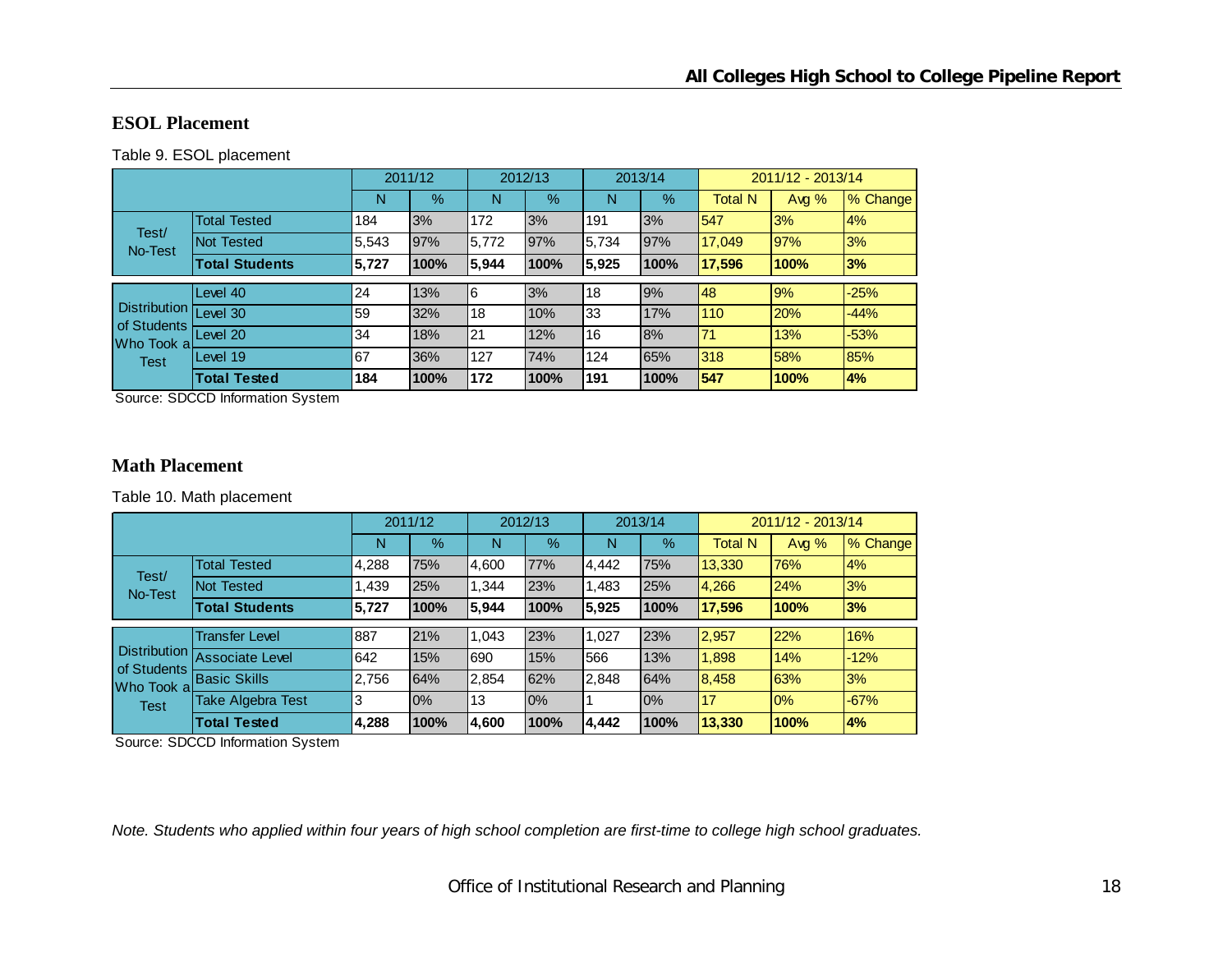## **Section IV: Course Enrollment by Placement**

This section longitudinally tracks English and math enrollments by placement level among three cohorts of **first-time to college high school graduates who enrolled at an SDCCD college within four years of high school completion** (see Tables 11 and 12). First-time students who remained enrolled in an English or math sequence course as of official census in Fall 2011, 2012, or 2013 were tracked through their first year (fall, spring, and summer). Data are represented by current placement level categories (see Figures 1 and 2 in the Placement Sequences section) and **only students who tested (i.e., completed an assessment test or submitted their scores from a standardized test) were included.** For English cohorts, students were excluded if they did not have skill levels in both reading and writing. Among students who took both tests but did not score in the same placement level, English placement level was measured at the highest placement (32% in Fall 2011, 30% in Fall 2012, and 29% in Fall 2013 placed at different reading and writing levels).

Among students who placed at the transfer or associate levels, course enrollment was measured at or below their placement level. For those students who placed at the basic skills levels, course enrollment was measured at their placement level. Students who placed at the basic skills level with an M30 skill level were considered to be enrolled at their placement level if they enrolled in the associate level MATH 092 course offered at Mesa College, as it requires an M30 skill level. For those students who placed below basic skills, course enrollment was measured at any placement level.

#### **Highlight of the Findings**

- Sixty-three percent of the Fall 2013 first-time to college high school graduates who placed in transfer/associate level English enrolled in an English course at or below their placement level by the end of their first year at an SDCCD college (comparable to the three-year average of 61%; see Table 11). Of these students that placed in the transfer/associate English level and enrolled in a course in 2013/14, 51% took a course at their placement level.
- $\bullet$  Among Fall 2013 first-time to college high school graduates who placed in basic skills level reading or writing, 71% enrolled in an English course at their placement level by the end of their first year at an SDCCD college (comparable to the three-year average of 69%; see Table 11).
- By the end of their first year at an SDCCD college, 72% of the Fall 2013 first-time to college high school graduates who placed in transfer level math enrolled in a math course at or below their placement level (comparable to the three-year average of 75%), and 78% of those who placed in associate level math enrolled in a math course at or below their placement level (comparable to the three-year average of 76%; see Table 12). Of these students that placed in transfer or associate level math and enrolled in a course in 2013/14, most (95%) took a math course at their placement level.
- 6 Seventy-one percent of the Fall 2013 first-time to college high school graduates who placed in basic skills level math enrolled in a math course at their placement level by the end of their first year at an SDCCD college (comparable to the three-year average of 72%; see Table 12).